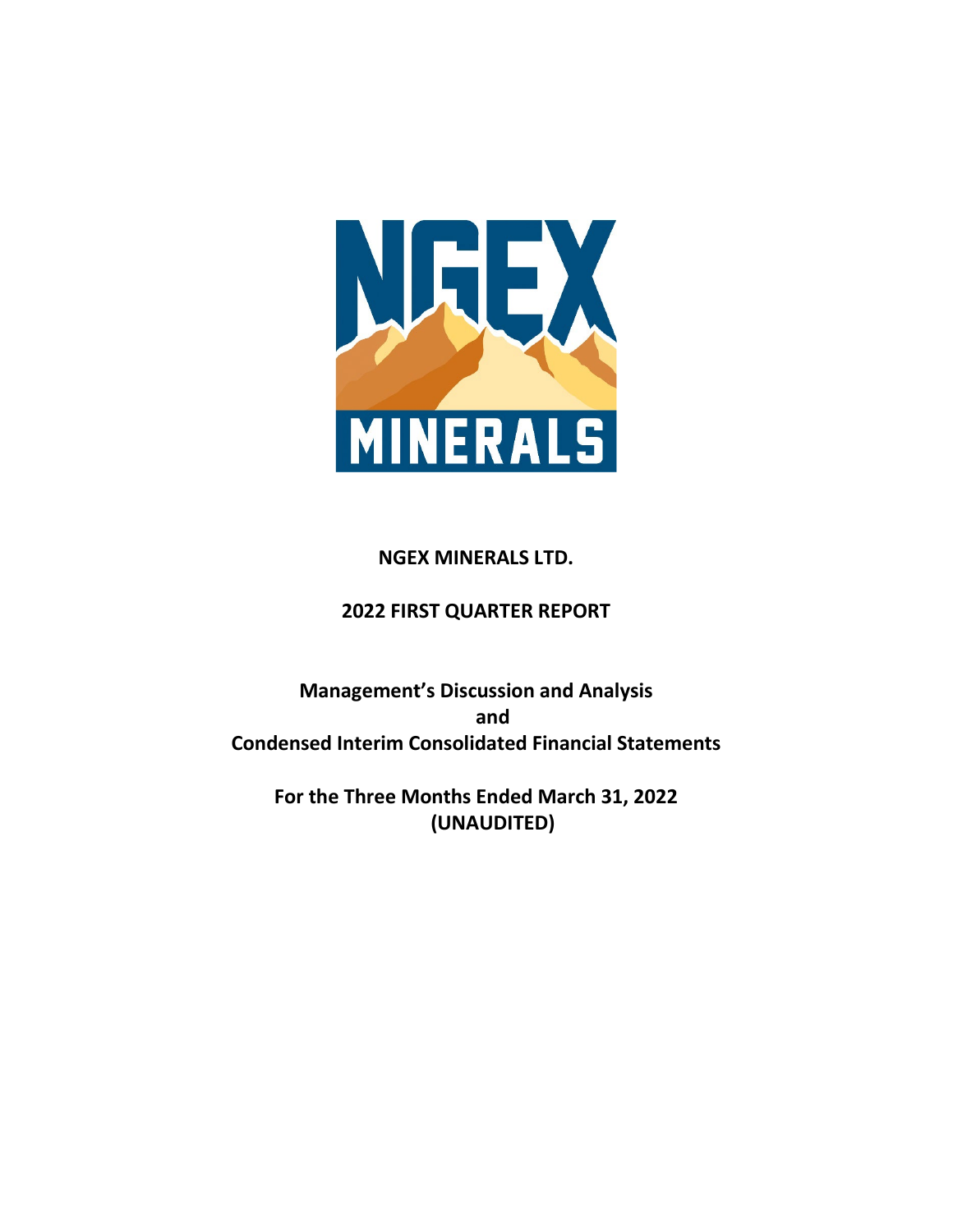#### NGEX MINERALS LTD. MANAGEMENT'S DISCUSSION AND ANALYSIS THREE MONTHS ENDED MARCH 31, 2022 (Amounts in Canadian Dollars unless otherwise indicated)

The following management's discussion and analysis ("MD&A") of NGEx Minerals Ltd. ("NGEx Minerals" or the "Company") should be read in conjunction with the unaudited condensed interim consolidated financial statements for the three months ended March 31, 2022 and related notes therein. The financial information in this MD&A is reported in Canadian dollars unless otherwise indicated and is derived from the Company's condensed interim consolidated financial statements prepared in accordance with International Financial Reporting Standards ("IFRS") as issued by the International Accounting Standards Board, applicable to the preparation of interim financial statements, including IAS 34, *Interim Financial Reporting*. The effective date of this MD&A is May 19, 2022. Additional information about the Company and its business activities is available on SEDAR at www.sedar.com and the Company's website www.ngexminerals.com.

Some of the statements in this MD&A are forward-looking statements that are subject to risk factors set out in the cautionary note contained herein.

# CORE BUSINESS

NGEx Minerals is a mineral exploration company with current exploration projects in Argentina and Chile. While the Company currently holds copper-gold and gold projects in South America, going forward it may also consider other jurisdictions and commodities with an emphasis on the quality and value-creation potential of each opportunity rather than a strict commodity or geographic focus.

The Company's current flagship asset is its Los Helados copper-gold deposit, located in Region III of Chile. The Company is the majority partner and operator of the Los Helados Project, which is subject to a Joint Exploration Agreement with its partner, Nippon Caserones Resources Co. Ltd. ("NCR"). NCR became the Company's partner on April 1, 2020 when Pan Pacific Copper ("PPC") transferred its interest in Los Helados to NCR. NCR is a subsidiary of JX Nippon Mining and Metals Corporation, a Tokyo-based mining and smelting company that also owns the Caserones Mine, located approximately 15km from Los Helados.

As of the date of this MD&A, the Company held an approximate 67% interest in the Los Helados Project. The Company has been funding 100% of the expenditures related to the Los Helados Project following the election by NCR pursuant to the JEA not to fund its share of expenditures since September 1, 2015. The sole funding of expenditures at the Los Helados Project has resulted in dilution of NCR's interest, and corresponding increases to the Company's interest.

The Company's strategy is to create value for its shareholders through prudent management and deployment of its capital resources, by expanding and increasing the quality of its mineral resources through successful exploration and acquisitions and by advancing the engineering and other studies that are required to prepare its projects for eventual development by the Company and its partners or by third parties. The overall objective is to position the Company as a top tier mineral exploration-development investment opportunity.

The Company has a strong management team and board with extensive experience in the resource sector, particularly in Chile and Argentina, where the Company's current exploration projects are located. The board and management team have an appropriate mix of geological, engineering, financial, and business skills to advance the Company's projects and to generate value for its shareholders.

The Company's most recent Mineral Resource estimate for the Los Helados Project, with an effective date of April 26, 2019, is summarized in the following table: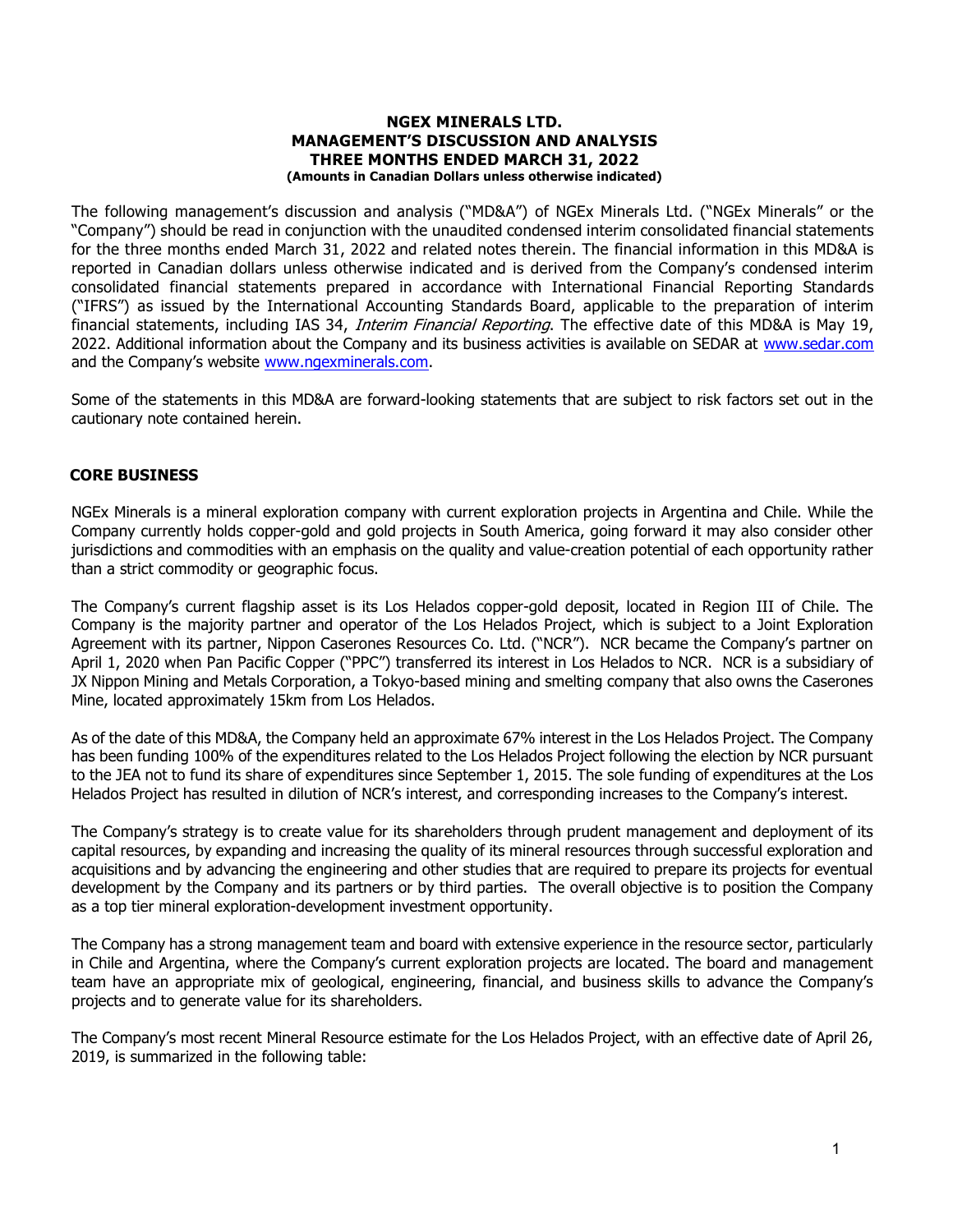|              | Los Helados Mineral Resource (0.33% CuEq Cutoff) |             |                                                 |             |                    |                        |                       |                       |  |  |  |
|--------------|--------------------------------------------------|-------------|-------------------------------------------------|-------------|--------------------|------------------------|-----------------------|-----------------------|--|--|--|
|              | Tonnage                                          |             | <b>Contained Metal</b><br><b>Resource Grade</b> |             |                    |                        |                       |                       |  |  |  |
| <b>Class</b> | (million<br>tonnes)                              | Cu<br>(9/6) | Au<br>(g/t)                                     | Ag<br>(g/t) | <b>CuEq</b><br>(%) | Cu<br>(billion<br>lbs) | Au<br>(million<br>oz) | Ag<br>million)<br>oz) |  |  |  |
| Indicated    | 2,099                                            | 0.38        | 0.15                                            | 1.37        | 0.48               | 17.6                   | 10.1                  | 92.5                  |  |  |  |
| Inferred     | 827                                              | 0.32        | 0.10                                            | 1.32        | 0.39               | 5.8                    | 2.7                   | 35.1                  |  |  |  |

The key assumptions, parameters, and methods used to estimate the mineral resources are contained in the 43-101 technical report for the project, entitled "Technical Report on the Los Helados Porphyry Copper-Gold Deposit, Chile", dated August 6, 2019 and authored by F. Devine, P.Geo., G. Zandonai, RMCMC, and G. Di Prisco, P.Geo. This report is available on the Company's website at www.ngexminerals.com or under the Company's profile at www.sedar.com.

The Company's common shares are listed on the TSX Venture Exchange under the symbol "NGEX".

# Q1 2022 OPERATING HIGHLIGHTS AND OUTLOOK

# Drill Program at Los Helados Demonstrates Continuity and Confirms Extension of High-grade Core

In late January 2022, the Company commenced its 2022 drill program at the Los Helados copper-gold project. The program is currently ongoing with three rigs and drilling is anticipated to continue until mid-June, coinciding with the onset of winter weather in South America. The program is designed to further define and potentially extend the highgrade core of the Los Helados deposit, which is defined by a 0.7% copper equivalent ("CuEq") grade shell within the current Mineral Resource model.

To date, assay results from the first three completed holes of the 2022 drill program have been received and released by the Company. Key achievements by these three holes include:

- LHDH073 infilling a 180m gap between previously completed holes and confirming continuity of the strong mineralization within the deposit's high-grade core;
- LHDH074 infilling an area where spacing between previous holes was between 170m and 270m and adding high-grade mineralization above and below the 0.7% CuEq grade shell; and
- LHDH075 extending the high-grade zone to the south.

The assay results of these three holes are summarized as follows:

| Hole-ID   | <b>From</b><br>(m) | To<br>(m) | Length<br>(m) | Cu<br>'%) | Au<br>(g/t) | Ag<br>(g/t) | CuEq <sup>1</sup><br>(%) |
|-----------|--------------------|-----------|---------------|-----------|-------------|-------------|--------------------------|
| LHDH073   | 124.0              | 1,000.0   | 876.0         | 0.56      | 0.28        | 2.1         | 0.74                     |
| incl.     | 216.0              | 912.0     | 696.0         | 0.60      | 0.31        | 2.2         | 0.80                     |
| incl.     | 314.0              | 524.0     | 210.0         | 0.76      | 0.45        | 2.8         | 1.06                     |
| LHDH074   | 42.0               | 1,058.3   | 1,016.3       | 0.45      | 0.31        | 1.9         | 0.65                     |
| incl.     | 136.0              | 890.0     | 754.0         | 0.52      | 0.30        | 2.0         | 0.71                     |
| and incl. | 210.0              | 504.0     | 294.0         | 0.60      | 0.41        | 2.1         | 0.87                     |
| and incl. | 606.0              | 746.0     | 140.0         | 0.64      | 0.29        | 2.5         | 0.83                     |
| and incl. | 816.0              | 890.0     | 74.0          | 0.58      | 0.25        | 2.5         | 0.74                     |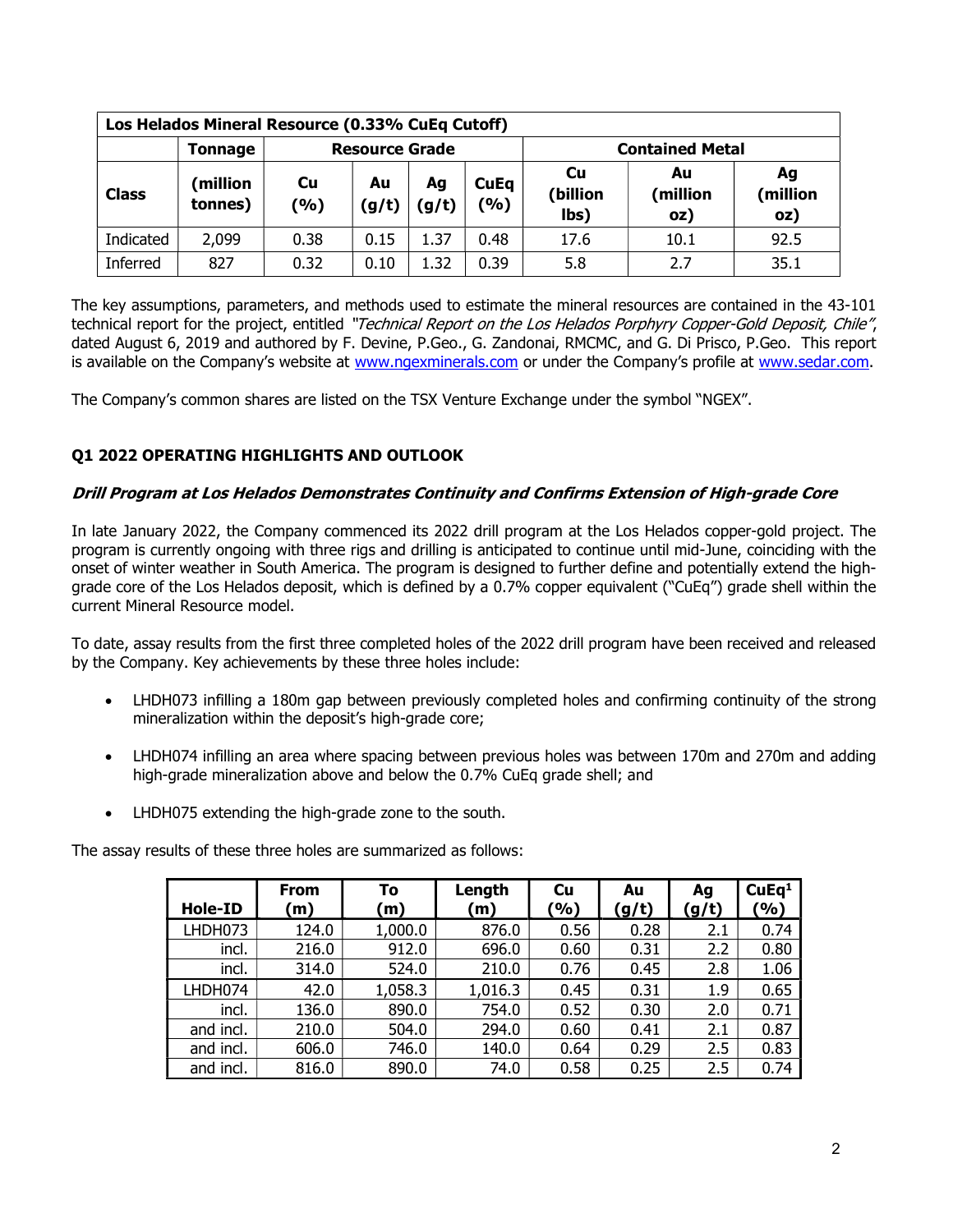| HDH075       | 14.0  | 922.0 | 908.0 | 0.39 | 0.24        | $\mathbf{\Gamma}$<br>ᆠ | 0.55 |
|--------------|-------|-------|-------|------|-------------|------------------------|------|
| incl.        | 88.0  | 652.0 | 564.0 | 0.47 | 0.29        | 1.4                    | 0.65 |
| . .<br>incl. | 222.0 | 602.0 | 380.0 | 0.51 | -21<br>0.31 | 1.6                    | 0.70 |
| incl.        | 222.0 | 378.0 | 156.0 | 0.59 | 0.42        | -<br>.                 | 0.86 |

 $1$  CuEq for drill intersections is calculated based on US\$ 3.50/lb Cu, US\$ 1,700/oz Au and US\$ 20/oz Ag, with metallurgical recoveries of 88% for copper, 76% for gold and 60% for silver based on a comprehensive program of metallurgical testwork. The formula is: CuEq % = Cu % + (0.6117  $*$  Au  $g/t$ ) + (0.0057 \* Ag g/t).

Intersections of the high-grade zone by these holes are respectively represented by the 696m interval commencing at 216m for LHDH073, the 754m interval commencing at 136m for LHDH074, and the 380m interval starting at 222m for LHDH075.

The results from the first three holes of the 2022 program continue to validate the Company's improved understanding of the deposit's geology, and provide valuable information for the Company to further refine its understanding of the controls on the higher grades at Los Helados and highlight areas for potential further extension thereof.

Four additional holes have been completed to date, with assays pending and three holes are currently underway. The objective of these additional holes are as follows:

| Hole    | <b>Status</b> | <b>Objectives</b>                                                                                                                                  |
|---------|---------------|----------------------------------------------------------------------------------------------------------------------------------------------------|
| LHDH076 | Completed     | To test the gap between the main high-grade zone and the<br>western zone of the deposit and to test potential extension of<br>the western zone.    |
| LHDH077 | Completed     | To test potential southern extension of the high-grade zone.                                                                                       |
| LHDH078 | Completed     | To test a resistivity anomaly at the northwest edge of the<br>current Mineral Resource and to test potential northern<br>extension of the deposit. |
| LHDH079 | In Progress   | To test for potential extension of high-grade zone at depth.                                                                                       |
| LHDH080 | Completed     | To test a northwest resistivity anomaly.                                                                                                           |
| LHDH081 | In Progress   | To test potential extension of western zone.                                                                                                       |
| LHDH082 | In Progress   | To test for potential extension of high-grade zone at depth.                                                                                       |

Assay results for these holes will be released as they are received, analyzed and confirmed by the Company.

The data generated from the current drill program at Los Helados will form the basis for a revised geological model and will enable evaluation of alternate development scenarios for Los Helados, exploring optionality in scale of operations and mine plan strategies, which may illustrate alternate strategies for realization of value on this asset. In addition, the drill program will provide samples for additional detailed metallurgical testwork, which will allow for optimization of process flowsheets and a better understanding of variability within the orebody.

# Valle Ancho Drill Program Successfully Completed; New Copper-Gold Porphyry System Discovered

The Company concluded its 2021/2022 field and drill program at the Valle Ancho copper-gold project in Catamarca Province, Argentina, in March 2022. Based on the results of previously completed reconnaissance work and geophysical surveys, the Company focused its drill program on three high priority targets and completed 3,060m of diamond drilling in 8 holes. The highlight of the program was the discovery of a new copper-gold porphyry system at the La Quebrada target with an intersection of 596.5m of 0.50% CuEq, which merits additional work to fully evaluate.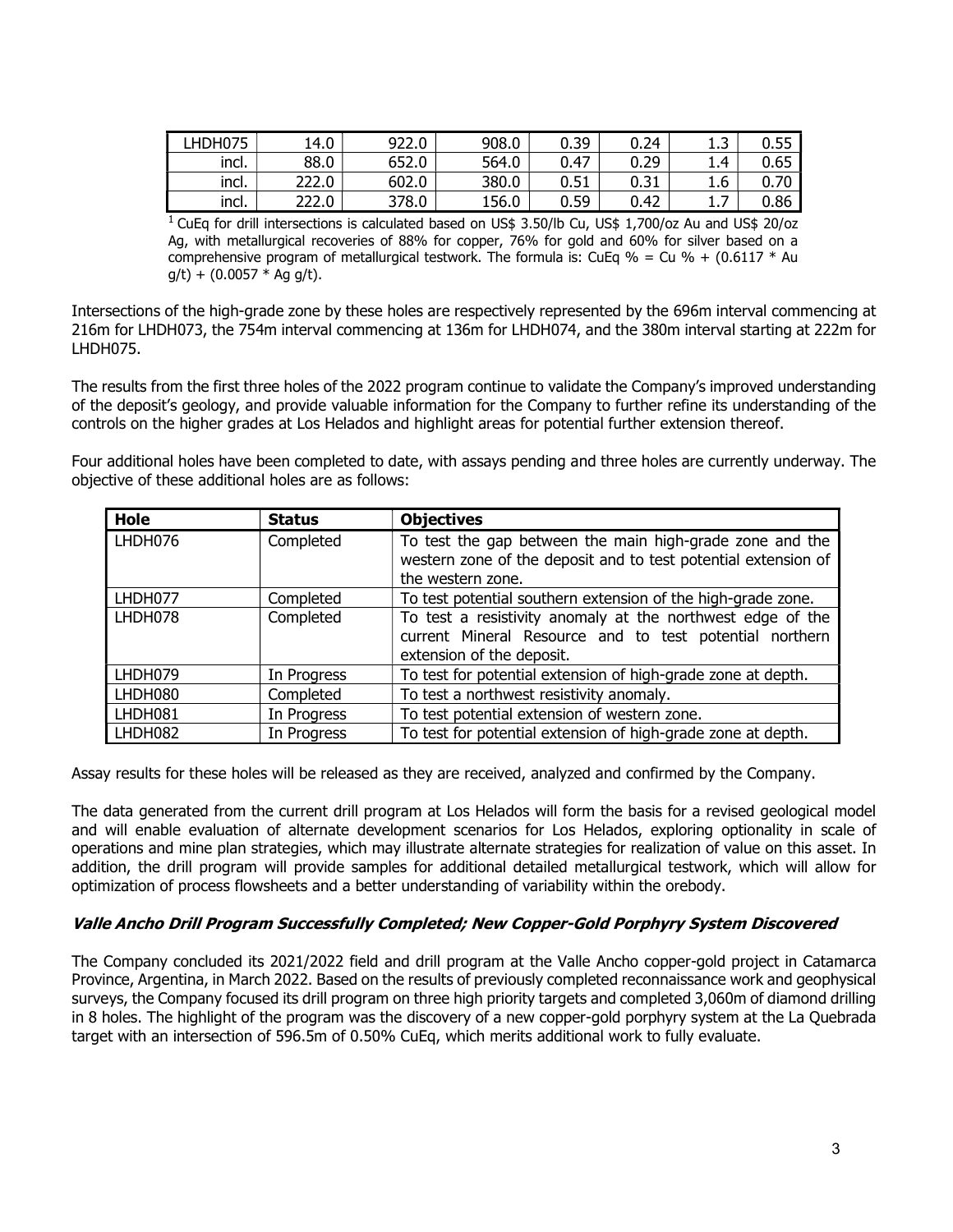The Company completed five wide-spaced reconnaissance holes at La Quebrada during its 2021/2022 campaign, three of which intersected significant intervals of copper-gold mineralization consistent with a large porphyry system. The three discovery holes were drilled to respective depths of 601m, 271m and 431m, with each ending in mineralization.

At Nordin, hole VADH001 returned 150m at 1.05 g/t Au from surface, and VADH002 intersected 198m at 0.63 g/t Au from surface, including 70m at 0.94 g/t Au. This mineralization occurs completely within oxidized rock and is characterized by even grade distribution throughout the depth of each hole. Initial assessment and interpretation suggest that the mineralization discovered in these two holes is consistent with the style of mineralization observed in the neighbouring Maricunga Gold Belt in Chile.

Overall, the Company's first drill program at Valle Ancho has been considered a success. The discoveries made at La Quebrada and Nordin have validated the results of the Company's earlier reconnaissance and target generation work, and also confirm the prospectivity of the large and underexplored Valle Ancho land package located on the Argentinian side of the Maricunga Gold Belt.

All assay results from the Company's 8-hole campaign at Valle Ancho have now been received and are summarized as follows:

| <u>1101 uni Target – Near Suriace, Oxiue Guiu Discuvery</u> |                   |          |               |             |             |  |  |  |  |
|-------------------------------------------------------------|-------------------|----------|---------------|-------------|-------------|--|--|--|--|
| Hole-ID                                                     | <b>From</b><br>m) | To<br>m) | Length<br>(m) | Au<br>(g/t) | Ag<br>(g/t) |  |  |  |  |
| VADH001                                                     | 0.0               | 150.0    | 150.0         | 1.05        | 0.67        |  |  |  |  |
| incl.                                                       | 4.0               | 128.0    | 124.0         | 1.21        | 0.73        |  |  |  |  |
| incl.                                                       | 36.0              | 56.0     | 20.0          | 2.12        | 0.59        |  |  |  |  |
| VADH002                                                     | 0.0               | 198.0    | 198.0         | 0.63        | 0.44        |  |  |  |  |
| incl.                                                       | 0.0               | 70.0     | 70.0          | 0.94        | 0.46        |  |  |  |  |

# Nordin Target – Near Surface, Oxide Gold Discovery

#### La Quebrada Target – Copper-gold Porphyry Discovery

| <b>Hole-ID</b> | <b>From</b><br>(m)    | To<br>(m)             | Length<br>(m) | Cu<br>(%) | Au<br>(g/t) | Ag<br>(g/t) | CuEq <sup>1</sup><br>(%) |  |
|----------------|-----------------------|-----------------------|---------------|-----------|-------------|-------------|--------------------------|--|
| VADH003        | 4.0                   | 600.5                 | 596.5         | 0.23      | 0.37        | 1.4         | 0.50                     |  |
| incl.          | 4.0                   | 108.0                 | 104.0         | 0.25      | 0.50        | 1.5         | 0.62                     |  |
| incl.          | 350.0                 | 600.5                 | 250.5         | 0.23      | 0.40        | 1.6         | 0.53                     |  |
| VADH004        |                       | No significant values |               |           |             |             |                          |  |
| VADH005        | 0.0                   | 271.0                 | 271.0         | 0.12      | 0.26        | $1.1\,$     | 0.32                     |  |
| incl.          | 76.0                  | 271.0                 | 195.0         | 0.14      | 0.29        | 1.2         | 0.36                     |  |
| incl.          | 138.0                 | 224.0                 | 86.0          | 0.15      | 0.33        | $1.5\,$     | 0.40                     |  |
| VADH006        | 8.0                   | 431.0                 | 423.0         | 0.19      | 0.27        | 2.2         | 0.40                     |  |
| incl.          | 162.0                 | 270.0                 | 108.0         | 0.22      | 0.38        | 1.9         | 0.50                     |  |
| incl.          | 292.0                 | 428.0                 | 136.0         | 0.25      | 0.32        | 4.2         | 0.50                     |  |
| VADH007        | No significant values |                       |               |           |             |             |                          |  |

 $1$  CuEq for drill intersections is calculated based on US\$ 3.50/lb Cu, US\$ 1,700/oz Au and US\$ 20/oz Ag, with metallurgical recoveries of 80% assumed for all metals. The formula is: CuEq % = Cu % +  $(0.7083 * Au g/t) + (0.0083 * Ag g/t).$ 

#### Anomalia 4 Target

| Hole-ID | From                  | To | Length | Cu  | Au    | Aq    | <b>CuEq</b>    |
|---------|-----------------------|----|--------|-----|-------|-------|----------------|
|         | m                     | m  | m)     | ′%ነ | (g/t) | (g/t) | $^{\prime}$ %) |
| VADH008 | No significant values |    |        |     |       |       |                |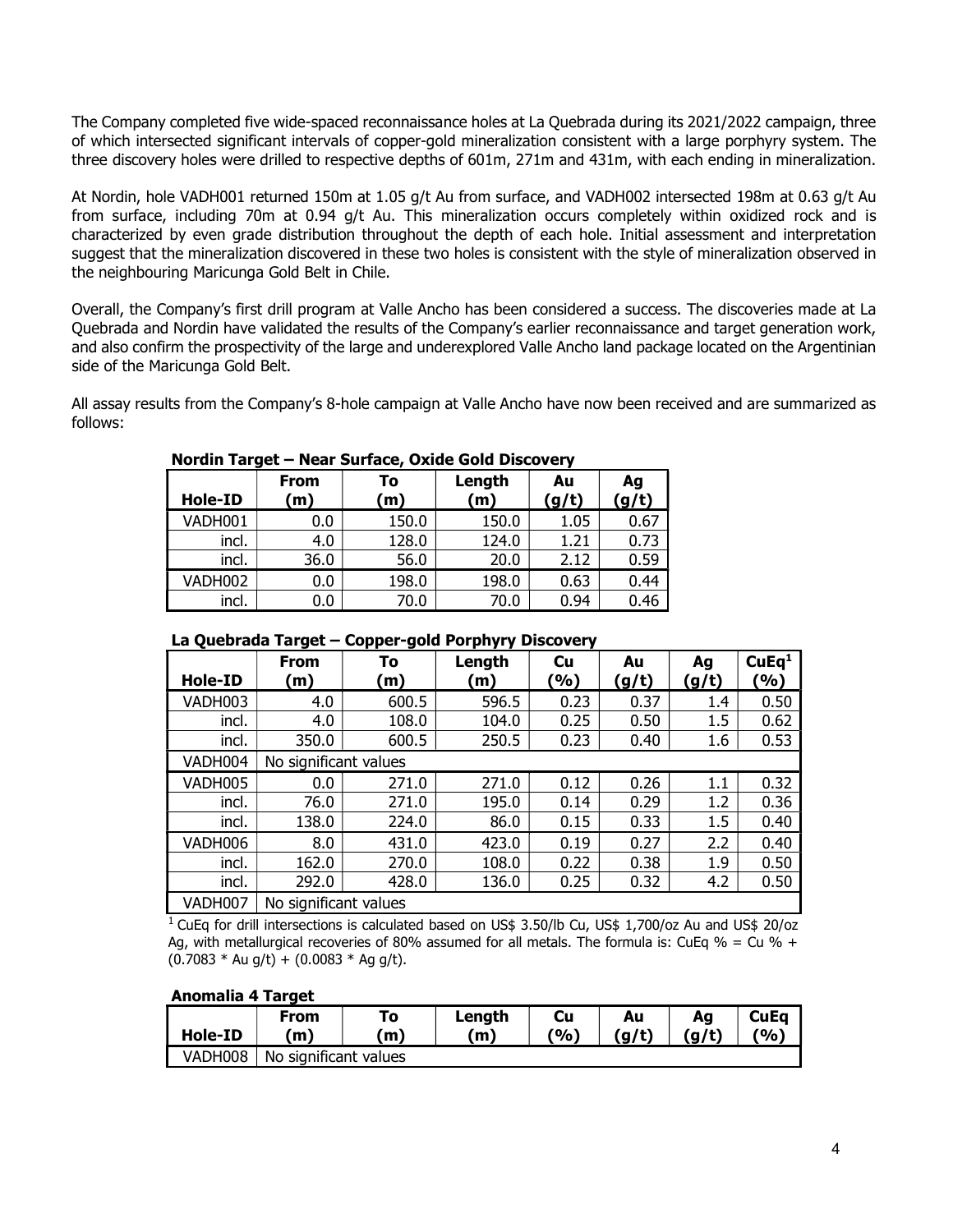The Company is now analyzing the assays from the 2021/2022 drill campaign alongside the results of regional prospecting and target development work. In addition, the Company is planning the next phase of work at La Quebrada and Nordin. Ongoing data compilation and analysis will also seek to evaluate other areas of interest for future exploration and drill programs at Valle Ancho.

The Company's interest in the Valle Ancho project, comprised of the Valle Ancho and Interceptor properties, is held through an option agreement with the Province of Catamarca, whereby it may earn a 100% interest in Valle Ancho, by making US\$8.0 million in total project expenditures by the end of 2022. As of the date of this MD&A, the Company anticipates making the remaining earn-in expenditures prior by the required deadline with additional expenses related, but not limited, to ongoing technical consultation with respect to, and analysis of, the results of the Company's first drill campaign at Valle Ancho, which may include developing preliminary geological models and interpretations.

# Potential Impacts of COVID-19

The Company's current plans are subject to certain risks and uncertainties, including, but not limited to, the ongoing COVID-19 pandemic. As the Company continues to monitor developments with respect to COVID-19, both globally and within its operating jurisdictions, it may implement changes to its business as may be deemed appropriate to mitigate any potential impacts to its business and its employees, contractors, visitors, and stakeholders (collectively, "Stakeholders"). Such changes may include, but are not limited to, temporary closures of the Company's project sites or offices, and deviations from the timing and nature of previous operating plans. Moreover, sustained COVID-19 outbreaks globally have resulted in operational and supply chain delays and disruption as a result of governmental regulation and preventative measures being implemented worldwide, including in Argentina and Chile. The Company could also be required to close, curtail or otherwise limit its operating activities as a result of the implementation of any such governmental regulation or preventative measures in the jurisdictions in which the Company operates, or as a result of sustained COVID-19 outbreaks at its project site or facilities. Any such closures or curtailments could have an adverse impact on the business of the Company.

# RESULTS FROM OPERATIONS

NGEx Minerals is a junior exploration company and, as such, its net losses are largely driven by its exploration and project investigation activities and there is no expectation of generating operating profits until it identifies and develops a commercially viable mineral deposit.

| <b>Three Months Ended</b>                       | <b>Mar-22</b> | <b>Dec-21</b> | $Sen-21$ | Jun-21 | <b>Mar-21</b> | <b>Dec-20</b> | Sep-20 | Jun-20 |
|-------------------------------------------------|---------------|---------------|----------|--------|---------------|---------------|--------|--------|
| Exploration costs (\$000's)                     | 8,582         | 3,518         | 1,390    | 356    | 402           | 563           | 390    | 484    |
| Operating loss (\$000's)                        | 9,266         | 4.188         | 1,863    | 810    | 833           | 1.302         | 1,684  | 829    |
| Net loss (\$000's)                              | 8,676         | 2,390         | 1,491    | 784    | 793           | 1.302         | 1,678  | 843    |
| Net loss per share, basic and<br>diluted $(\$)$ | 0.06          | 0.01          | 0.01     | 0.01   | 0.01          | 0.01          | 0.01   | 0.01   |

Key financial results for the last eight quarters are provided in the table below.

Due to the geographic location of the Company's mineral properties, the Company's business activities generally fluctuate with the seasons, through increased exploration activities during the summer months in South America. As a result, a general recurring trend is the increase in exploration expenditures, and therefore net losses, for the fourth quarter and first quarter of a fiscal year, relative to the second and third quarters. In addition, other relevant factors, such as the financial position of the Company, other corporate initiatives, as well as the type and scope of planned exploration/project work, could affect the level of exploration activities and net loss in a particular period.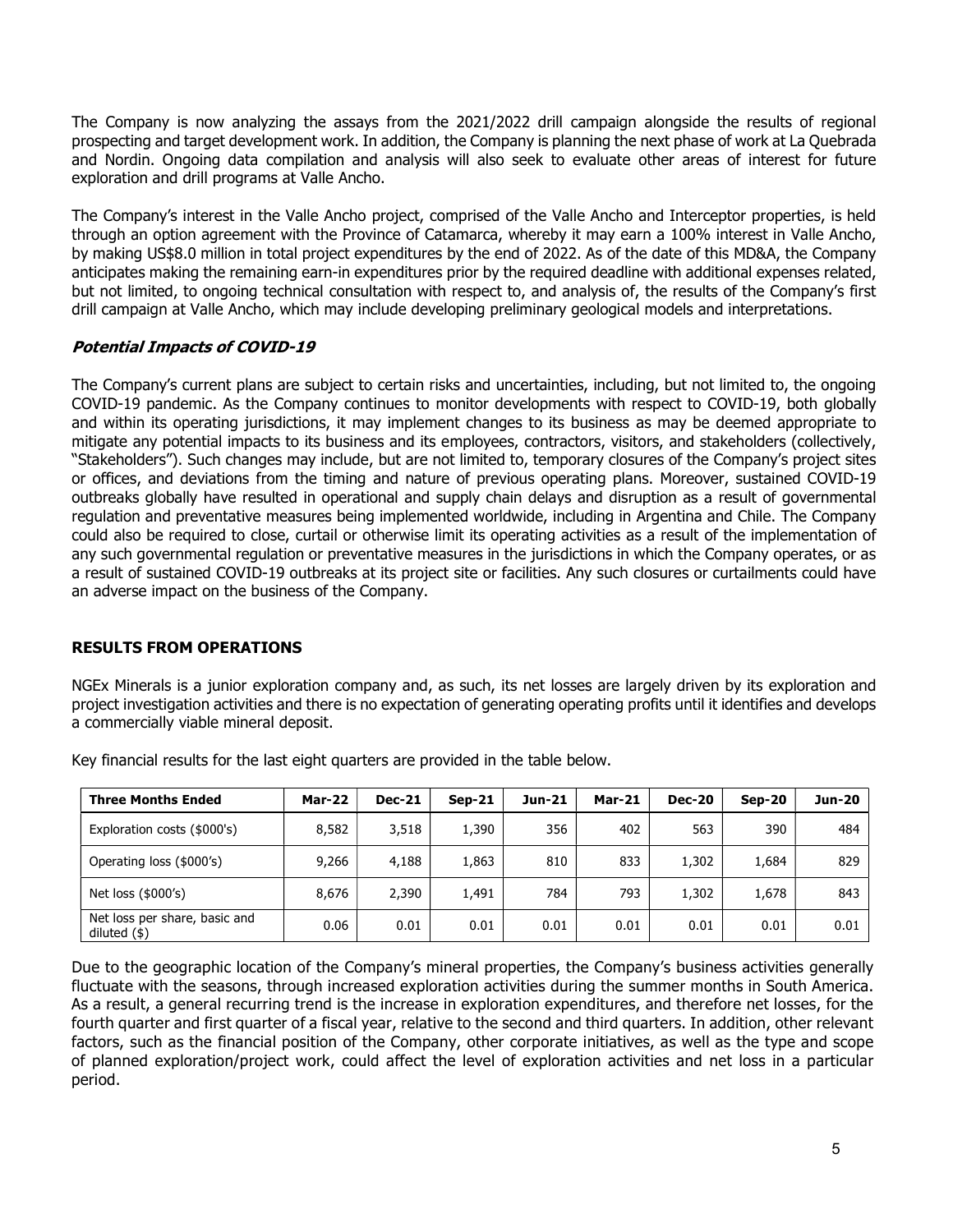NGEx Minerals incurred a net loss of \$8.7 million for the three months ended March 31, 2022 (2021: \$0.8 million), including an operating loss of \$9.3 million (2021: \$0.8 million). Exploration and project investigation costs are the most significant expenditure category of the Company and for the three months ended March 31, 2022 accounted for approximately 93% of the operating loss (2021: 48%). This is reflective of the Company's accounting policy to expense its exploration costs through the consolidated statement of comprehensive loss, except for mineral property option payments and mineral property acquisition costs, which are capitalized.

Exploration and project investigation costs for the three months ended March 31, 2022 were \$8.6 million (2021: \$0.4 million). The increase for the three months ended March 31, 2022 is due to the Company's undertaking of simultaneous field and drill programs at the Valle Ancho properties in the Province of Catamarca, Argentina, and the Los Helados properties in Region III, Chile, as discussed in the "Q1 2022 Operating Highlights" section above. By comparison, during the three months ended March 31, 2021, the Company was focused on business development initiatives and did not conduct any significant field work at its mineral properties due to the safety concerns at the time related to the COVID-19 pandemic.

Excluding share-based compensation, administration costs for the three months ended March 31, 2022 totaled \$0.4 million (2021: \$0.3 million). Share-based compensation, a non-cash cost, reflects the amortization of the estimated fair value of options over their vesting period and is based to a large degree on the Company's share price and its volatility. The actual future value to the option holders may differ materially from these estimates as it depends on the trading price of the Company's shares if and when the options are exercised. In addition, as the granting of options and their vesting is at the discretion of the Board, the related expense is unlikely to be uniform across quarters or financial years.

Administration costs, exclusive of share-based compensation costs, for the three months ended March 31, 2022 were marginally higher than the 2021 comparative period due primarily to higher travel and promotional costs. During the three months ended March 31, 2021, the Company had curtailed all non-essential business travel and had reduced its discretionary spending, including promotional costs, in response to COVID-19 and the resulting uncertainty and heightened volatility in public markets. The Company has resumed these activities in late 2021, resulting in higher costs for the first quarter of 2022.

The Company recognized net monetary gain of \$113,459 during the three months ended March 31, 2022 (2021: \$3,797), in relation to the application of hyperinflationary accounting for the Company's Argentine subsidiaries. The monetary gain ecognized is the result of changes in the Argentine price indices and changes to the Company's net monetary position during the period. Further discussion regarding the application of hyperinflationary accounting has been provided in the notes to the unaudited condensed interim consolidated financial statements for the three months ended March 31, 2022.

From time to time, the Company acquires and transfers marketable securities as a mechanism to facilitate intragroup funding transfers between its Canadian parent and its Argentine operating subsidiaries. During the three months ended March 31, 2022, the Company recognized a gain of \$459,908 (2021: \$42,680) on the use of marketable securities for this purpose, which represents the net benefit of having used this funding mechanism over traditional methods. The increase in the gain is the result of more funding provided to its Argentine subsidiaries during the three months ended March 31, 2022, compared to the 2021 comparative period.

No tax recovery is recognized as a result of the nature of the Company's activities and the lack of reasonably expected taxable profits in the near term.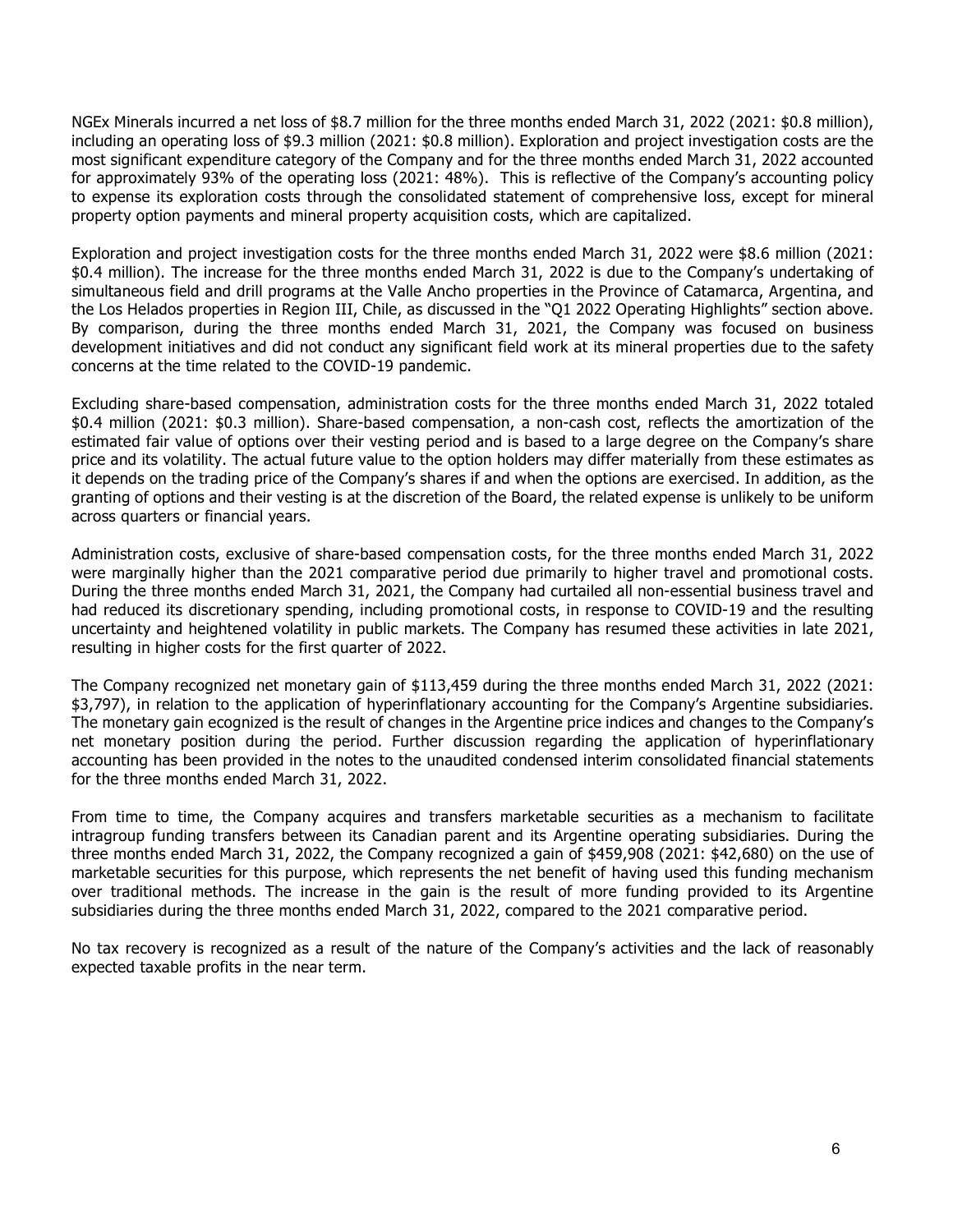In other comprehensive income, the Company reported foreign currency translation gain of \$183,875 for the three months ended March 31, 2022 (2021: loss of \$113,789) on translation of subsidiary company accounts from their functional currency to the Canadian dollar presentation currency. For the three months ended March 31, 2022, the foreign currency translation gain is primarily the result of fluctuations of the Canadian dollar relative to the Chilean peso over the period. In addition, for the three months ended March 31 2022, the impacts of hyperinflation amounted to a loss of \$119,838 (2021: \$8,868) and consists of adjustments recognized on the continuing inflation of non-monetary balances during the period and the ongoing translation of the Company's Argentine subsidiary into the Canadian dollar presentation currency.

# LIQUIDITY AND CAPITAL RESOURCES

As at March 31, 2022, the Company had cash of \$16.0 million and net working capital of \$11.6 million, compared to cash of \$21.0 million and net working capital of \$20.0 million as at December 31, 2021. The Company's cash and net working capital balance decreased during the three months ended March 31, 2022 due primarily to funds used in operations, including option payments made for the Los Helados properties, and for general corporate purposes. This was partially offset by gross proceeds of \$0.2 million received by the Company on the exercise of stock options during the three months ended March 31, 2022 (2021: \$nil).

The Company anticipates that it will deploy the majority of its treasury to fund ongoing work programs at Los Helados in Chile and Valle Ancho in Argentina and also to support general corporate and working capital purposes.

# Maturation of 2021 Facility

In February 2021, the Company obtained an unsecured US\$3.0 million credit facility (the "2021 Facility") from Zebra Holdings and Investments S.à.r.l. ("Zebra") and Lorito Holdings S.à.r.l. ("Lorito"), companies controlled by a trust settled by the late Adolf H. Lundin. Zebra and Lorito report their respective security holdings in the Company as joint actors, as defined by Canadian securities regulations, and are related parties of the Company by virtue of their combined shareholding in the Company in excess of 20%.

The 2021 Facility matured on February 19, 2022 with no amounts drawn or owing. No interest was paid in cash during its term.

# RELATED PARTY TRANSACTIONS

Under the normal course of operations, the Company may undertake transactions or hold balances with related parties. Other than those related party transactions identified elsewhere in this MD&A, during the three months ended March 31, 2022, the Company also engaged with Josemaria Resources Inc. ("Josemaria") and Filo Mining Corp. ("Filo Mining"), related parties by way of directors, officers and shareholders in common, and MOAR Consulting Inc. ("MOAR"), an exploration consulting firm, of which a director of the Company is the president.

# Related party services

The Company has a cost sharing arrangement with Josemaria and Filo Mining. Under the terms of this arrangement, the Company provides management, technical, administrative and/or financial services (collectively, "Management Services") to Josemaria and Filo Mining, and vice versa. In addition, the Company engages MOAR to provide exploration consultation. These transactions were incurred in the normal course of operations, and are summarized as follows: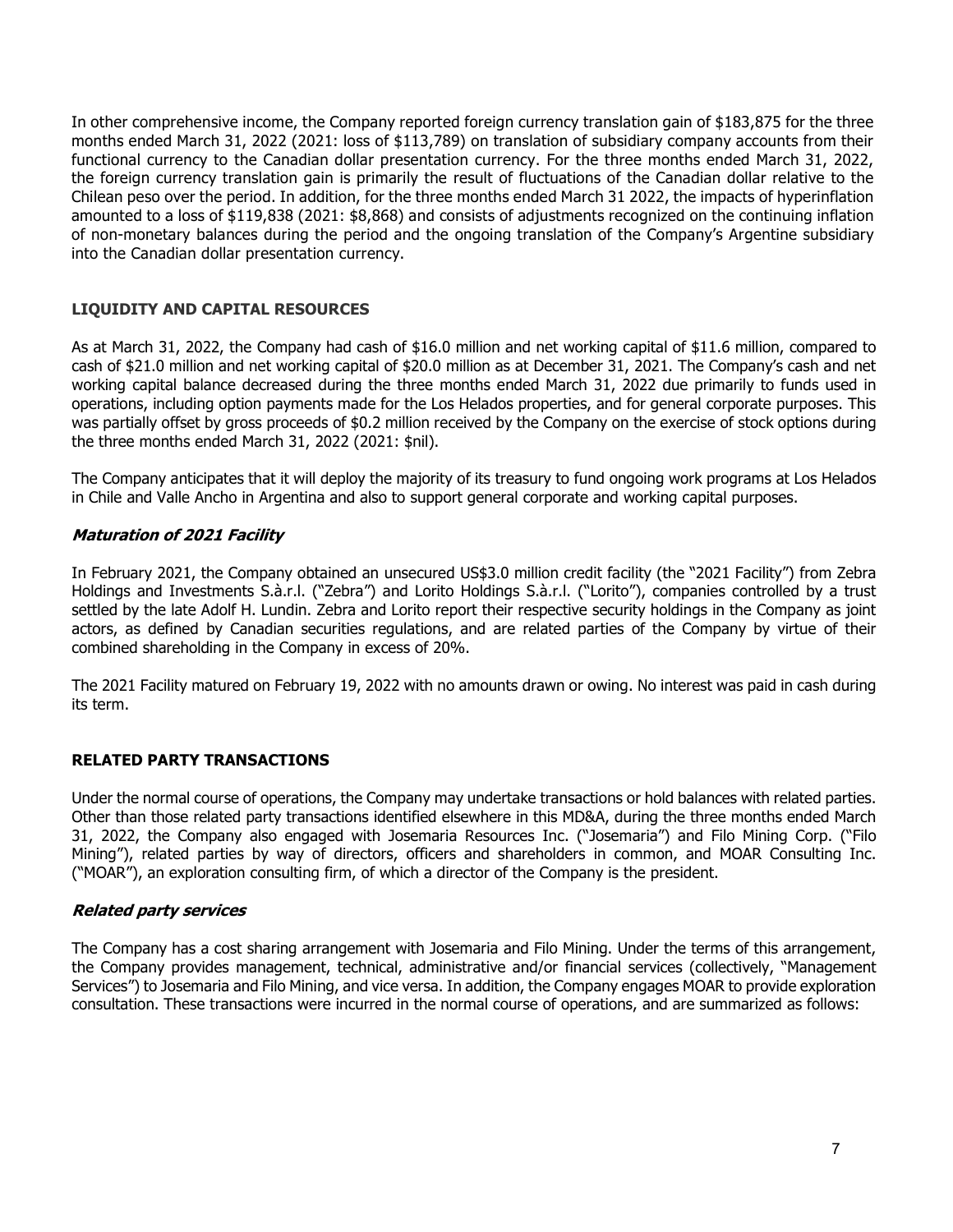|                                           | <b>Three months ended</b> |           |  |
|-------------------------------------------|---------------------------|-----------|--|
|                                           |                           | March 31, |  |
|                                           | 2022                      | 2021      |  |
| Management Services to Josemaria          | 29,432                    | 14,532    |  |
| Management Services to Filo Mining        | 93,062                    | 134,303   |  |
| Management Services from Josemaria        | ۰                         | (21, 784) |  |
| Management Services from Filo Mining      | (189,078)                 | (89, 469) |  |
| <b>Exploration Consultation from MOAR</b> | (12,750)                  | (24, 375) |  |

# Related party balances

The amounts due from (to) related parties, and the components of the consolidated statement of financial position in which they are included, are as follows:

|                                          |                      | March 31, | December 31, |
|------------------------------------------|----------------------|-----------|--------------|
|                                          | <b>Related Party</b> | 2022      | 2021         |
| Receivables and other assets             | Josemaria            | 32,633    | 27,996       |
| Receivables and other assets             | Filo Mining          | 67,466    | 24,343       |
| Accounts payable and accrued liabilities | Josemaria            |           | (1,667)      |
| Accounts payable and accrued liabilities | Filo Mining          | (90, 109) | (15, 113)    |
| Accounts payable and accrued liabilities | <b>MOAR</b>          | (17,675)  |              |

# Key management compensation

The Company's key management personnel have the authority and responsibility for overseeing, planning, directing and controlling its activities and consist of the Board of Directors and members of the executive management team. Total compensation expense for key management personnel, and the composition thereof, is as follows:

|                              |         | <b>Three months ended</b><br>March 31, |
|------------------------------|---------|----------------------------------------|
|                              | 2022    | 2021                                   |
| Salaries and other payments  | 123,500 | 118,500                                |
| Short-term employee benefits | 4,371   | 3,567                                  |
| Directors fees               | 20,500  | 20,500                                 |
| Stock-based compensation     | 228,396 | 105,183                                |
|                              | 376,767 | 247,750                                |

# SIGNIFICANT ACCOUNTING POLICIES

The Company continues to follow the accounting policies described in Note 3 to the consolidated financial statements for the year ended December 31, 2021, as filed on SEDAR at www.sedar.com on April 13, 2022.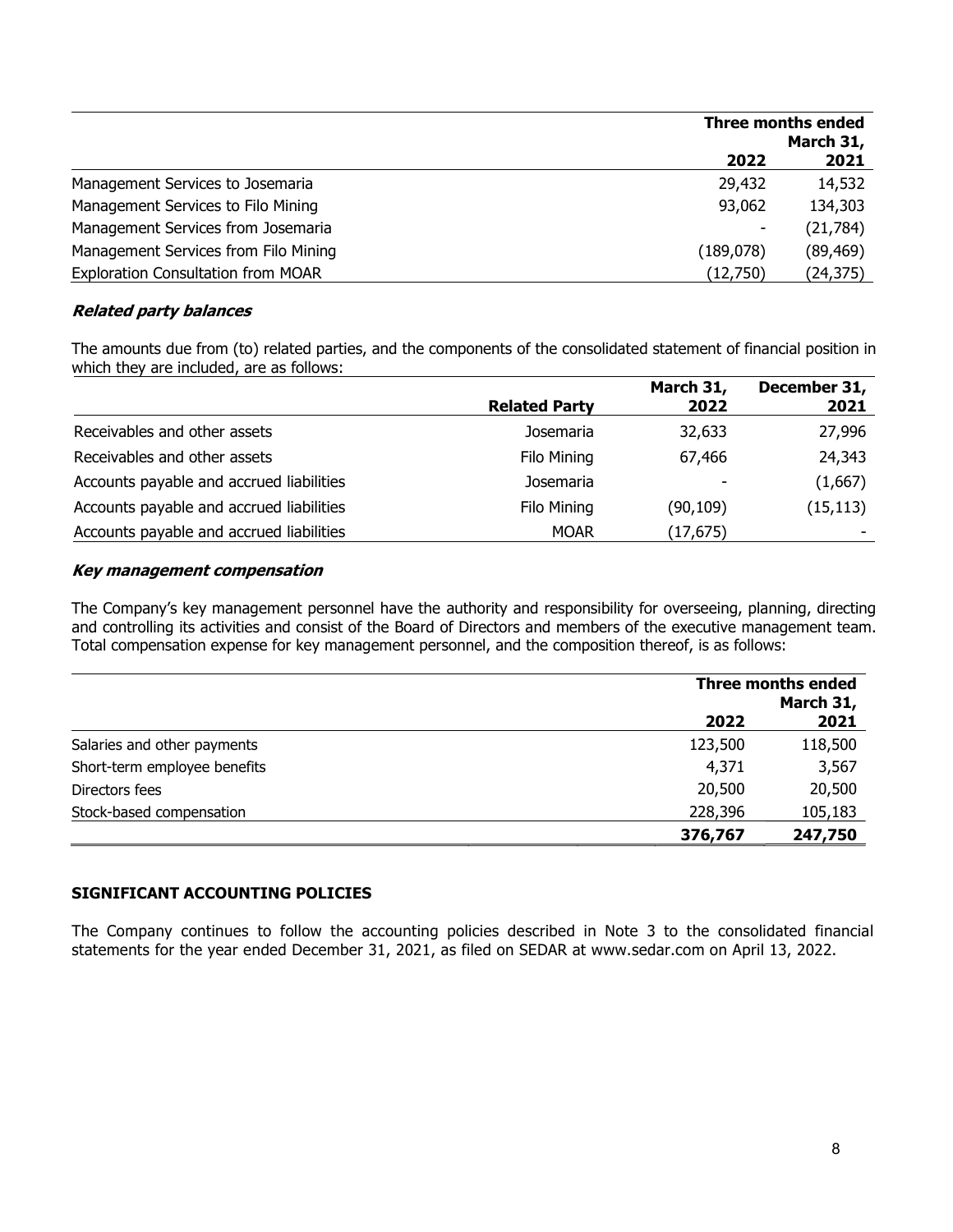### CRITICAL ACCOUNTING ESTIMATES

The preparation of the consolidated financial statements in accordance with IFRS, including the condensed interim consolidated financial statements for the three months ended March 31, 2022, requires management to make estimates and assumptions that affect the reported amounts of assets, liabilities and expenditures. These estimates and assumptions are based on management's best knowledge of the relevant facts and circumstances taking into account previous experience. Actual results could differ from those estimates and such differences could be material. Estimates are reviewed on an ongoing basis and are based on historical experience and other facts and circumstances. Revisions to estimates and the resulting effects on the carrying amounts of the Company's assets and liabilities are accounted for prospectively. There have been no material changes to the critical accounting estimates discussed in the annual 2021 MD&A filed on SEDAR at www.sedar.com on April 13, 2022.

#### FINANCIAL INSTRUMENTS

The Company's financial instruments consist of cash, receivables and other assets, trade payables and accrued liabilities, and the amounts due to its exploration partner. Other than for the amounts due to its exploration partner, the carrying values of the Company's financial instruments are considered to be reasonable approximations of fair value due to their short-term nature. For amounts due to its exploration partner, the Company revalues the liability from time to time based on revisions to the timing and amounts of expected future settlement, which the Company believes is a reasonable approximation of fair value. Between revaluations, the liability is accreted.

As at March 31, 2022 the Company's financial instruments are exposed to the following financial risks, including credit, liquidity and currency risks:

- (i) Credit risks associated with cash is mitigated by the Company's practice of holding the majority of its cash with a large Canadian financial institution that has been accorded a strong investment grade rating by a primary rating agency.
- (ii) Liquidity risks associated with the inability to meet obligations as they become due is minimized through the management of its capital structure and by maintaining good relationships with significant shareholders and creditors, such as Zebra and Lorito. The Company also closely monitors and reviews its costs to date and actual cash flows on a monthly basis.

The maturities of the Company's financial liabilities as of March 31, 2022 are as follows:

|                                             | Total     | Less than<br>1 year | 1-5 years                | More than<br>5 years |
|---------------------------------------------|-----------|---------------------|--------------------------|----------------------|
| Accounts payable and<br>accrued liabilities | 5,376,629 | 5,376,629           | $\overline{\phantom{0}}$ |                      |
| Due to exploration partner                  | 4,254,561 | ۰                   | ۰                        | 4,254,561            |
| <b>Total</b>                                | 9,631,190 | 5,376,629           |                          | 4,254,561            |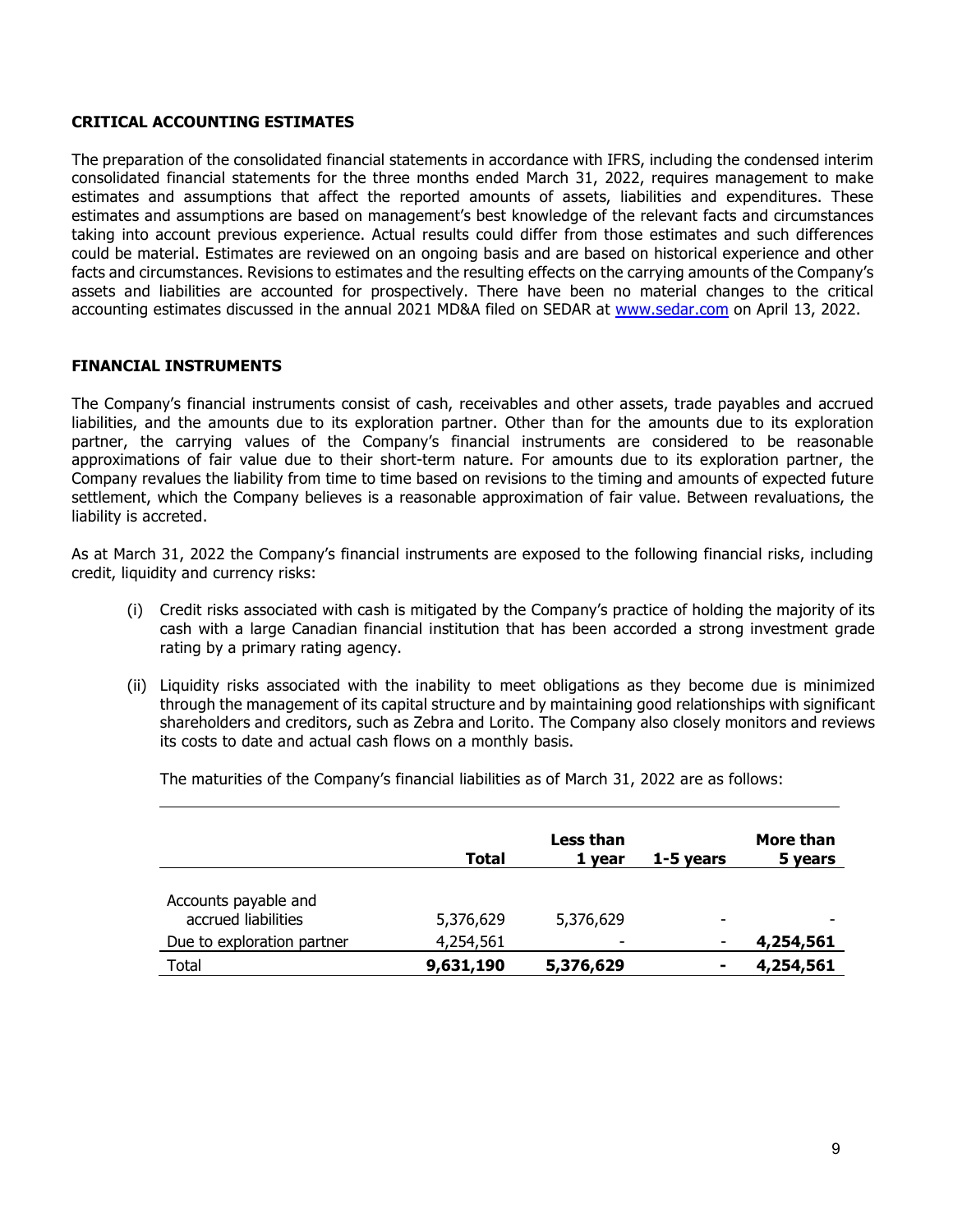In accordance with the terms of a Joint Exploration Agreement between the Company and the partner, NCR, the Company is required to fund NCR's share of exploration expenditures related to the La Rioja properties (the "Obligation"). The undiscounted value of the Obligation remained US\$3.4 million as at March 31, 2022, and has no defined timeline for settlement. The Obligation has been discounted at an annual effective rate of 8%, and recorded at its present value having the Canadian dollar equivalent of \$388,067 at March 31, 2022. The figure provided in the preceding table represents the Canadian dollar equivalent of the liability on an undiscounted basis.

(iii) Foreign currency risk can arise when the Company or its subsidiaries transact or have net financial assets or liabilities which are denominated in currencies other than their respective functional currencies.

At March 31, 2022, the Company's largest foreign currency risk exposure existed at the level of its Chilean operating subsidiary, where the Company held a net financial asset position denominated in US dollars having a Canadian dollar equivalent of approximately \$2.1 million. A 10% change in the foreign exchange rate between the US dollar, and the Chilean Peso, the subsidiary's functional currency, would give rise to increases/decreases of approximately \$210,000 in financial position/comprehensive loss.

# OUTSTANDING SHARE DATA

As at May 19, 2022, the Company had 156,698,844 common shares outstanding and 10,513,334 share options outstanding under its share-based incentive plan.

### RISKS AND UNCERTAINTIES

The operations of the Company are speculative due to the high-risk nature of its business, which includes the acquisition, financing, exploration, development and operation of mineral and mining properties. There are a number of factors that could negatively affect the Company's business and the value of its common shares, and these risk factors could materially affect the Company's future operations and financial position and could cause actual events to differ materially from those described in forward-looking statements relating to the Company. There have been no material changes in the risks and uncertainties affecting the Company that were discussed in the Company's annual 2021 MD&A, as filed on SEDAR at www.sedar.com on April 13, 2022.

# QUALIFIED PERSON AND TECHNICAL INFORMATION

The scientific and technical disclosure included in this MD&A have been reviewed and approved by Bob Carmichael, P. Eng. (BC). Mr. Carmichael is the Company's Vice-President of Exploration and a Qualified Person under National Instrument 43-101 Standards of Disclosure for Mineral Projects. ("NI 43-101").

Mineral Resource estimates for the Los Helados Project have an effective date of April 26, 2019. The key assumptions, parameters, and methods used to estimate the mineral resources are contained in the 43-101 technical report for the project, entitled "Technical Report on the Los Helados Porphyry Copper-Gold Deposit, Chile", dated August 6, 2019 and authored by F. Devine, P.Geo., G. Zandonai, RMCMC, and G. Di Prisco, P.Geo. This report is available on the Company's website at www.ngexminerals.com or under the Company's profile at www.sedar.com.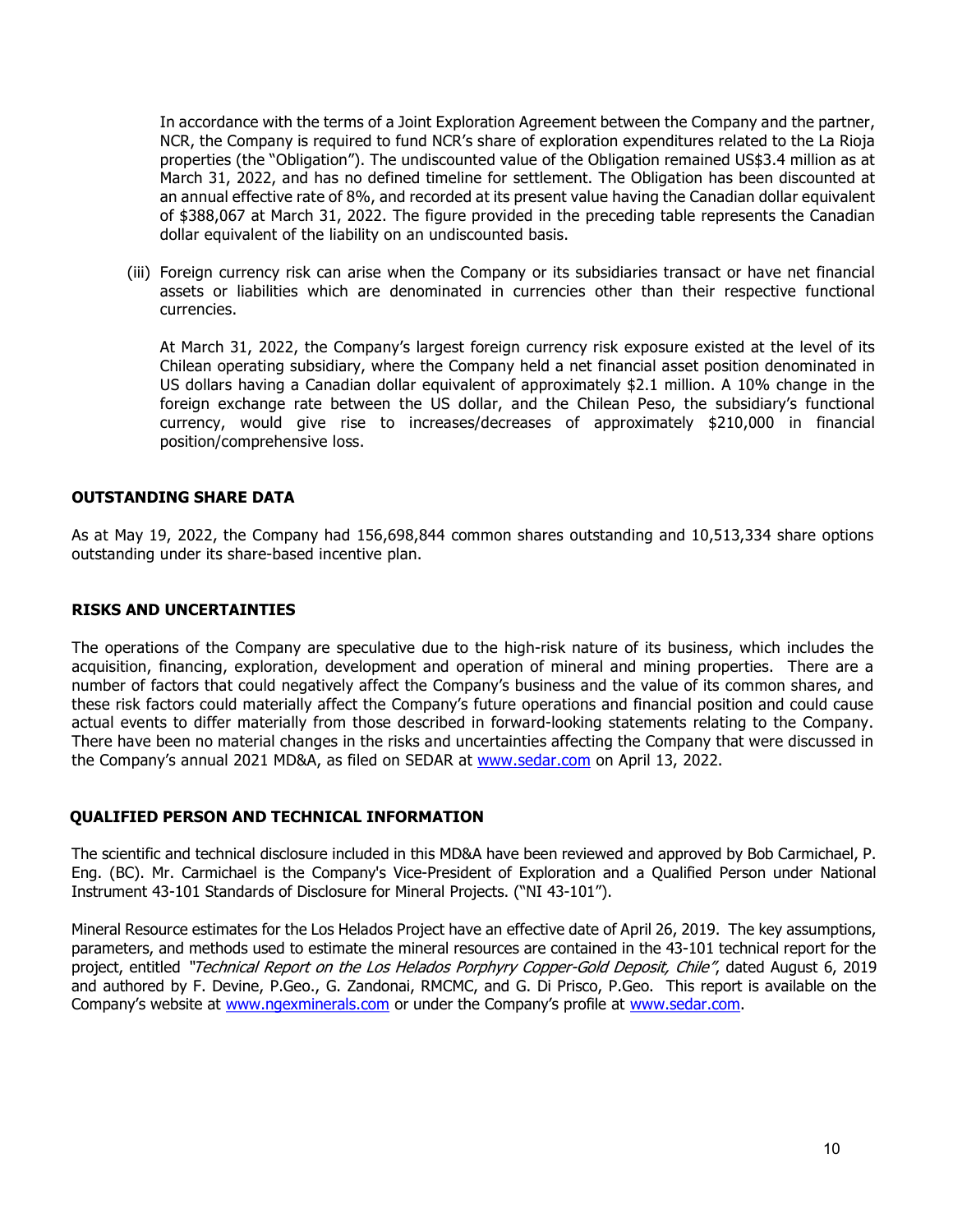Mineral Resources are reported using a copper equivalent cutoff grade. For the Mineral Resource estimate, copper equivalent at the time was calculated using US\$3.00/lb copper, US\$ 1,300/oz gold and US\$23/oz silver, and included a provision for selling costs and metallurgical recoveries corresponding to three zones defined by depth below surface. The formulas used were: CuEq% = Cu% + 0.6264\*Au (g/t) + 0.0047\*Ag (g/t) for the Upper Zone (surface to  $\sim$  250 m); Cu% + 0.6366\*Au (g/t) + 0.0077\*Ag (g/t) for the Intermediate Zone ( $\sim$ 250 m to  $\sim$ 600 m); Cu% + 0.6337\*Au  $(q/t) + 0.0096*$ Ag (g/t) for the Deep Zone ( $> \sim 600$  m).

Copper equivalent values reported for the 2021/2022 Valle Ancho and 2022 Los Helados drill results were based on US\$ 3.50/lb Cu, US\$ 1,700/oz Au and US\$ 20/oz Ag. Respective assumed metal recoveries and CuEq formulae are as presented in the footnote to the associated tables of summarized drill results (see "Q1 2022 Operating Highlights" section above).

The Company's Mineral Resource estimates as reported in this MD&A have been prepared in accordance with the CIM Definition Standards that are incorporated by reference in NI 43-101.

# CAUTIONARY NOTE REGARDING FORWARD-LOOKING STATEMENTS

Certain statements made and information contained herein in the MD&A constitutes "forward-looking information" and forward-looking statements" within the meaning of applicable securities legislation (collectively, "forward-looking information" or "forward-looking statements") concerning the business, operations, financial performance and condition of NGEx Minerals. The forward-looking information contained in this MD&A is based on information available to the Company as of the date of this MD&A. Except as required under applicable securities legislation, the Company does not intend, and does not assume, any obligation, to update this forward-looking information. Generally, any statements that express or involve discussions with respect to predictions, expectations, beliefs, plans, projections, objectives, assumptions or future events or performance, (often, but not always, identified by words or phrases such as "plans", "expects" or "does not expect", "is expected", "budget", "scheduled", "estimates", "forecasts", "intends", "projects" , "estimates", "budgets", "scheduled", "forecasts", "assumes", "intends", "strategy", "goals", "objectives", "potential", "possible", "anticipates" or "does not anticipate", or "believes", or variations of such words and phrases or statements that certain actions, events, conditions or results "will", "may", "could", "would", "should", "might" or "will be taken", "will occur" or "will be achieved" or the negative connotations thereof and similar expressions) are not statements of historical fact and may be forward-looking statements.

All statements other than statements of historical fact may be forward-looking statements. Forward-looking information is necessarily based on estimates and assumptions that are inherently subject to known and unknown risks, uncertainties and other factors that may cause the actual results, level of activity, performance or achievements of the Company to be materially different from those expressed or implied by such forward-looking information, including but not limited to: risks and uncertainties relating to, among other things, the inherent uncertainties regarding Mineral Resource estimates, cost estimates, changes in commodity prices, currency fluctuation, financings, changes in share price; unanticipated resource grades, infrastructure, results of exploration activities, cost overruns, availability of materials and equipment, timeliness of government approvals, taxation, political risk and related economic risk and unanticipated environmental impact on operations as well as other risks, and uncertainties and other factors, including, without limitation, those referred to in the "Risks and Uncertainties" section of the MD&A, and elsewhere, which may cause the actual results, level of activity, performance or achievements of the Company to be materially different from those expressed or implied by such forward-looking information.

The Company believes that the expectations reflected in the forward-looking statements and information included in this MD&A are reasonable but no assurance can be given that these expectations will prove to be correct and such forward-looking statements and information should not be unduly relied upon. This statement and information is as of the date of the MD&A. In particular, this MD&A contains forward-looking statements or information pertaining to: the assumptions used in the Mineral Resources estimates for the Los Helados Project, including, but not limited to, geological interpretation and grades; assumptions made in the interpretation of drill results, geology, grade and continuity of mineral deposits; expectations regarding access and demand for equipment, skilled labour and services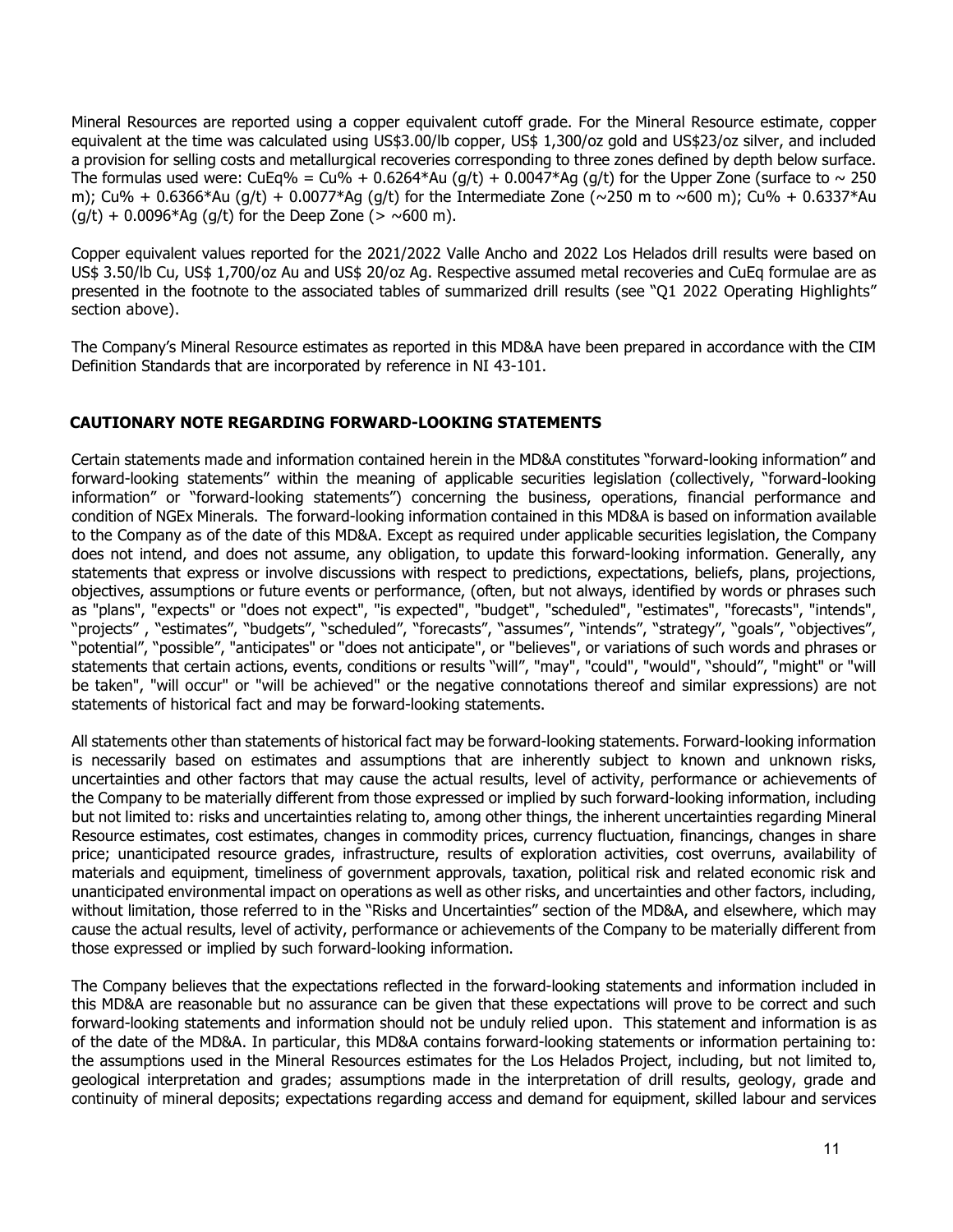needed for exploration and development of mineral properties; and that activities will not be adversely disrupted or impeded by exploration, development, operating, regulatory, political, community, economic and/or environmental risks. In addition, this MD&A may contain forward-looking statements or information pertaining to: the Company's ability to respond to or navigate, and/or methods by which it responds to or navigates, the COVID-19 pandemic; the expected size, scope and results of the Company's current exploration program at Los Helados, including the expected timing of receipt of pending assay results therefrom and conclusion thereof; whether current interpretation of the exploration and/or drill results to date at Valle Ancho will be confirmed by future work, including statements regarding the prospectivity or significance of the Valle Ancho land package or portions thereof; exploration and development plans and expenditures, including those pertaining to Valle Ancho and the 2021/2022 program at Los Helados; the ability and/or the willingness of the Company to meet the remaining earn-in expenditure at Valle Ancho to secure a 100% interest therein by December 31, 2022; the timing and nature of work undertaken to advance the Los Helados Project or the Valle Ancho Project; the future uses of the Company's cash and working capital; the success of future exploration activities; potential for the discovery of new mineral deposits; ability to build shareholder value; expectations with regard to adding to Mineral Resources through exploration; expectations with respect to the conversion of Inferred Resources to an Indicated Resource classification, or the conversion of Indicated Resources to a Measured Resource classification; ability to execute the planned work programs; estimation of commodity prices, Mineral Resources, estimations of costs, and permitting time lines; ability to obtain surface rights and property interests; currency exchange rate fluctuations; requirements for additional capital; government regulation of mining activities; environmental risks; unanticipated reclamation expenses; title disputes or claims; limitations on insurance coverage; and other risks and uncertainties.

Forward-looking information is based on certain assumptions that the Company believes are reasonable, including that the current price of and demand for commodities will be sustained or will improve, the supply of commodities will remain stable, that the general business and economic conditions will not change in a material adverse manner, that financing will be available if and when needed on reasonable terms and that the Company will not experience any material labour dispute, accident, or failure of plant or equipment. These factors are not, and should not be construed as being, exhaustive. Although the Company has attempted to identify important factors that would cause actual results to differ materially from those contained in forward-looking information, there may be other factors that cause results not to be as anticipated, estimated, or intended. There can be no assurance that such statements will prove to be accurate, as the Company's actual results and future events could differ materially from those anticipated in such statements, as a result of the factors discussed in the "Risk and Uncertainties" section of this MD&A, and elsewhere. All of the forward-looking information contained in this document is qualified by these cautionary statements. Readers are cautioned not to place undue reliance on forward-looking information due to the inherent uncertainty thereof.

Statements relating to "Mineral Resources" are deemed to be forward-looking information, as they involve the implied assessment, based on certain estimates and assumptions, that the Mineral Resources described can be profitably produced in the future.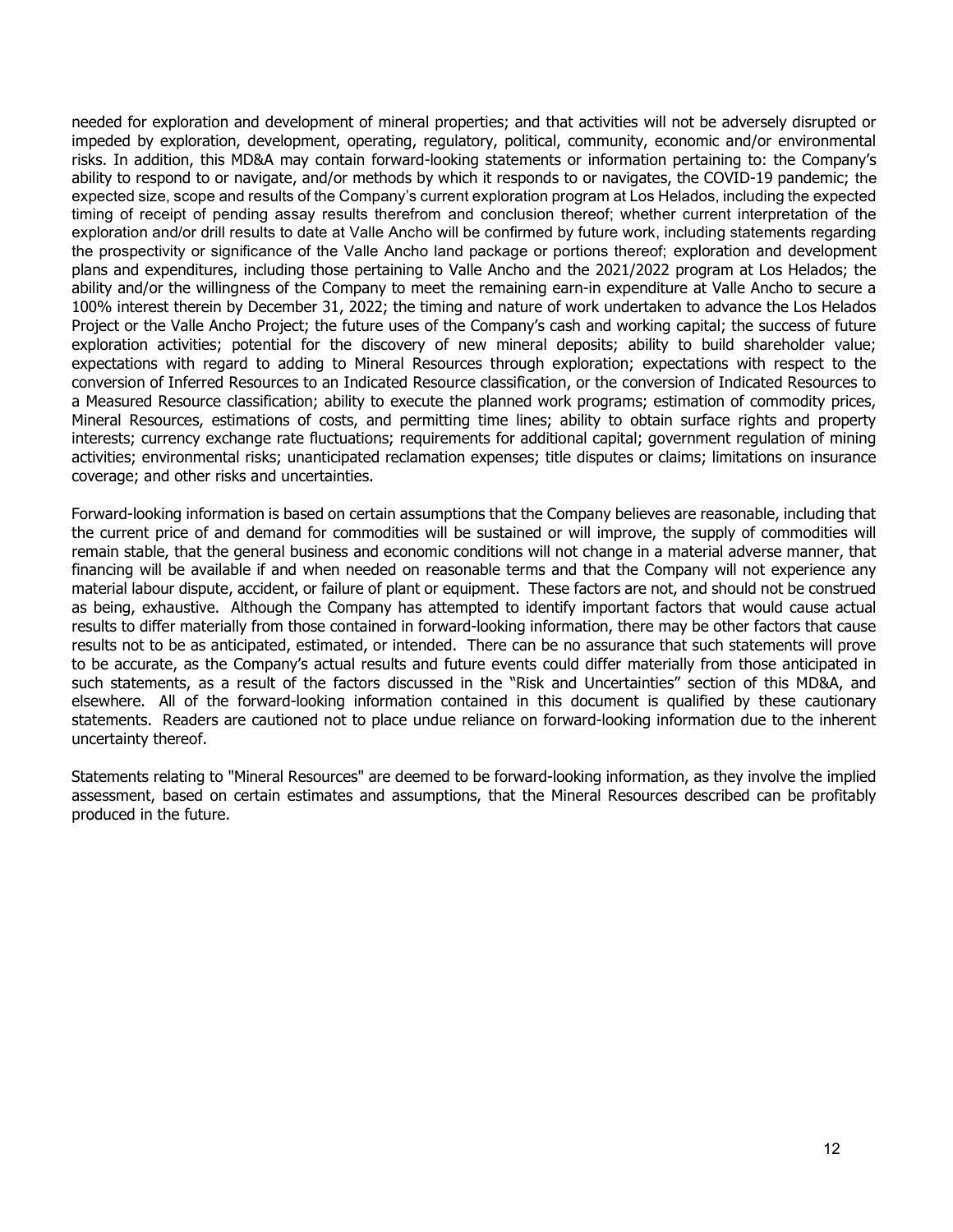# NGEx Minerals Ltd. Condensed Interim Consolidated Statements of Financial Position (Expressed in Canadian Dollars) (Unaudited)

|                                        | Note           |    | March 31,      |    | 2022           |  | December 31,<br>2021 |
|----------------------------------------|----------------|----|----------------|----|----------------|--|----------------------|
|                                        |                |    |                |    |                |  |                      |
| <b>ASSETS</b>                          |                |    |                |    |                |  |                      |
| Current assets:                        |                |    |                |    |                |  |                      |
| Cash                                   |                | \$ | 15,971,926     | \$ | 21,000,042     |  |                      |
| Receivables and other assets           | $\overline{4}$ |    | 1,031,912      |    | 929,612        |  |                      |
|                                        |                |    | 17,003,838     |    | 21,929,654     |  |                      |
| Non-current assets:                    |                |    |                |    |                |  |                      |
| Receivables and other assets           | $\overline{4}$ |    | 206,360        |    | 242,199        |  |                      |
| Equipment                              |                |    | 23,125         |    | 23,968         |  |                      |
| Mineral properties                     | 5              |    | 3,892,338      |    | 3,537,087      |  |                      |
|                                        |                |    | 4,121,823      |    | 3,803,254      |  |                      |
|                                        |                |    |                |    |                |  |                      |
| <b>TOTAL ASSETS</b>                    |                |    | 21,125,661     |    | 25,732,908     |  |                      |
|                                        |                |    |                |    |                |  |                      |
| <b>LIABILITIES</b>                     |                |    |                |    |                |  |                      |
| Current liabilities:                   |                |    |                |    |                |  |                      |
| Trade payables and accrued liabilities |                |    | 5,376,629      |    | 1,955,816      |  |                      |
|                                        |                |    |                |    |                |  |                      |
| Non-current liabilities:               |                |    |                |    |                |  |                      |
| Due to exploration partner             | $\overline{z}$ |    | 388,067        |    | 393,719        |  |                      |
|                                        |                |    |                |    |                |  |                      |
| <b>TOTAL LIABILITIES</b>               |                |    | 5,764,696      |    | 2,349,535      |  |                      |
|                                        |                |    |                |    |                |  |                      |
| <b>SHAREHOLDERS' EQUITY</b>            |                |    |                |    |                |  |                      |
| Share capital                          | 8              |    | 67,817,057     |    | 67,523,831     |  |                      |
| Contributed surplus                    |                |    | 1,913,584      |    | 1,616,855      |  |                      |
| <b>Deficit</b>                         |                |    | (51, 919, 549) |    | (43, 243, 149) |  |                      |
| Accumulated other comprehensive loss   |                |    | (2,450,127)    |    | (2,514,164)    |  |                      |
| <b>TOTAL SHAREHOLDERS' EQUITY</b>      |                |    | 15,360,965     |    | 23,383,373     |  |                      |
|                                        |                |    |                |    |                |  |                      |
| <b>TOTAL LIABILITIES AND</b>           |                |    |                |    |                |  |                      |
| <b>SHAREHOLDERS' EQUITY</b>            |                | \$ | 21,125,661     | \$ | 25,732,908     |  |                      |

The accompanying notes are an integral part of these condensed interim consolidated financial statements.

On behalf of the Board:

Director Director

/s/William A. Rand /s/William A. Rand /s/Wojtek A. Wodzicki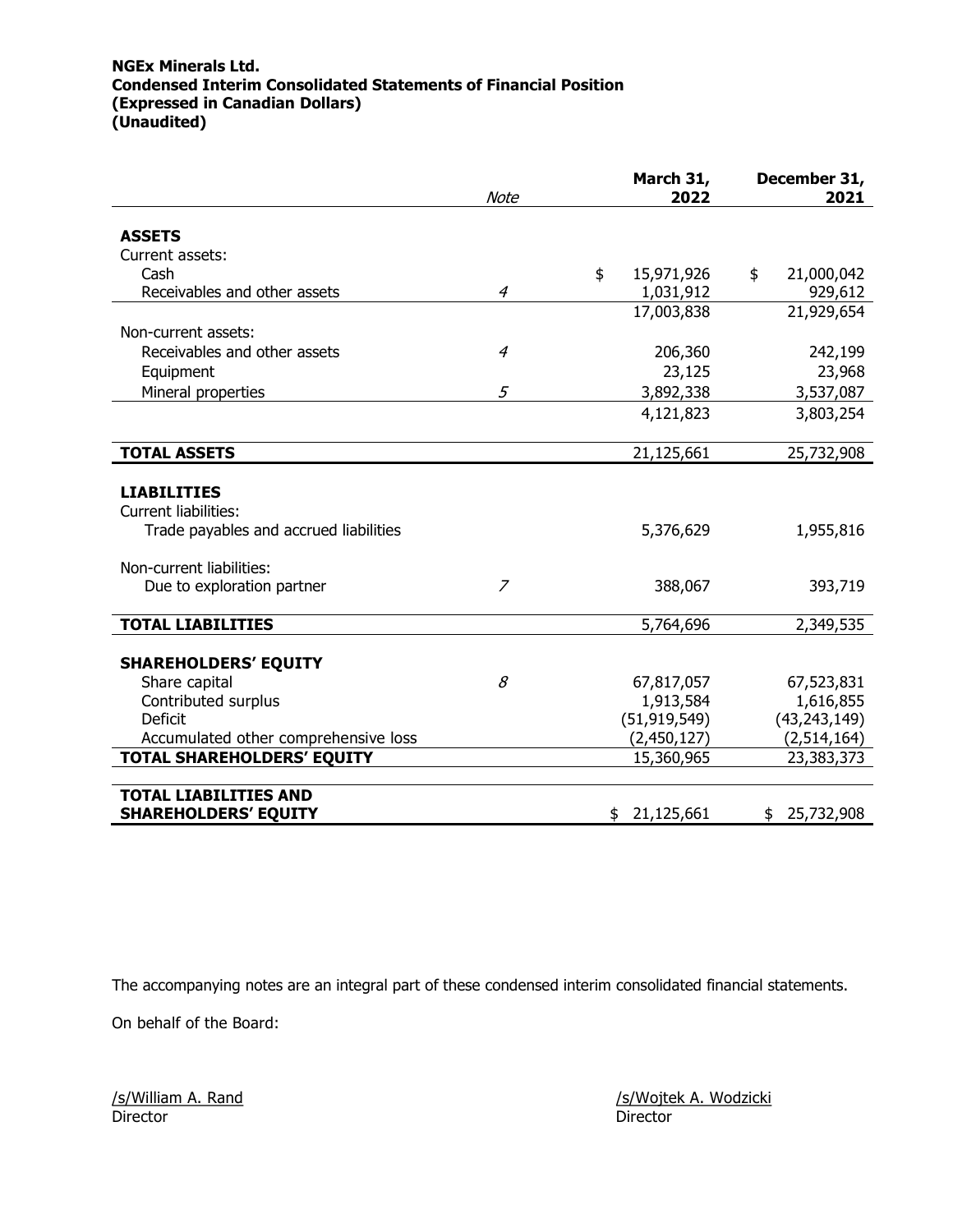# NGEx Minerals Ltd. Condensed Interim Consolidated Statements of Comprehensive Loss (Expressed in Canadian Dollars) (Unaudited)

|                                           |                |             | <b>Three months ended</b> |
|-------------------------------------------|----------------|-------------|---------------------------|
|                                           |                |             | March 31,                 |
|                                           | <b>Note</b>    | 2022        | 2021                      |
| <b>Expenses</b>                           |                |             |                           |
| Exploration and project investigation     | <i>10</i>      | \$8,581,514 | \$401,668                 |
| General and administration:               |                |             |                           |
| Salaries and benefits                     |                | 216,594     | 200,300                   |
| Share-based compensation                  | 9c             | 293,770     | 110,164                   |
| Management fees                           |                | 36,000      | 32,160                    |
| Professional fees                         |                | 30,292      | 42,976                    |
| <b>Travel</b>                             |                | 12,878      |                           |
| Promotion and public relations            |                | 40,036      | 5,524                     |
| Office and general                        |                | 55,003      | 40,322                    |
| <b>Operating loss</b>                     |                | 9,266,087   | 833,114                   |
|                                           |                |             |                           |
| <b>Other expenses (income)</b>            |                |             |                           |
| Financing costs                           |                | 11,472      | 11,331                    |
| Foreign exchange gain                     |                | (27, 792)   | (5, 158)                  |
| Net monetary gain                         | $\overline{3}$ | (113, 459)  | (3,797)                   |
| Gain on use of marketable securities, net | 13             | (459,908)   | (42, 680)                 |
| <b>Net loss</b>                           |                | 8,676,400   | 792,810                   |
|                                           |                |             |                           |
| <b>Other comprehensive loss</b>           |                |             |                           |
| Items that may be reclassified            |                |             |                           |
| subsequently to net loss:                 |                |             |                           |
| Foreign currency translation              |                |             |                           |
| adjustment                                |                | (183, 875)  | 113,789                   |
| Impact of hyperinflation                  | 3              | 119,838     | 8,868                     |
| <b>Comprehensive loss</b>                 |                | \$8,612,363 | \$<br>915,467             |
|                                           |                |             |                           |
| Basic and diluted loss per common share   |                | \$<br>0.06  | \$<br>0.01                |
| Weighted average common shares            |                |             |                           |
| outstanding                               |                | 156,603,622 | 124,813,208               |

The accompanying notes are an integral part of these condensed interim consolidated financial statements.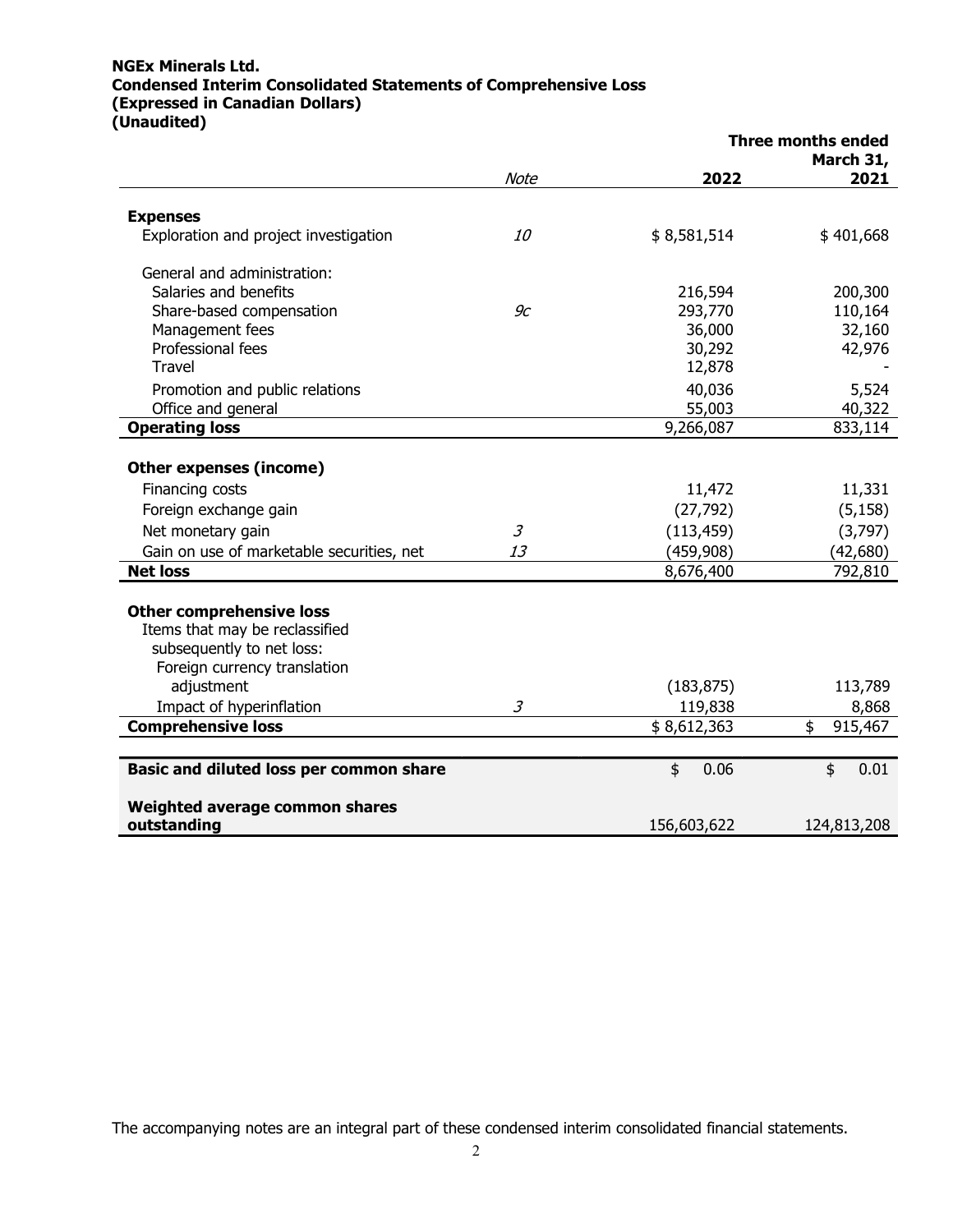# NGEx Minerals Ltd. Condensed Interim Consolidated Statements of Cash Flows (Expressed in Canadian Dollars) (Unaudited)

|                                                    |                | <b>Three months ended</b> |             |    |                   |
|----------------------------------------------------|----------------|---------------------------|-------------|----|-------------------|
|                                                    | Note           |                           | 2022        |    | March 31,<br>2021 |
| Cash flows used in operating activities            |                |                           |             |    |                   |
| Net loss for the period                            |                | \$                        | (8,676,400) | \$ | (792, 810)        |
| Adjustments to reconcile net loss to net operating |                |                           |             |    |                   |
| cash flows:                                        |                |                           |             |    |                   |
| Depreciation                                       |                |                           | 2,237       |    | 1,752             |
| Share-based compensation                           | 9 <sub>C</sub> |                           | 379,780     |    | 129,006           |
| Finance costs                                      |                |                           | 11,472      |    | 11,331            |
| Foreign exchange gain                              |                |                           | (5,652)     |    | (5,256)           |
| Net monetary loss                                  |                |                           | 38,940      |    | 976               |
| Net changes in working capital and other items:    |                |                           |             |    |                   |
| Receivables and other                              |                |                           | (48, 216)   |    | (598,094)         |
| Trade payables and accrued liabilities             |                |                           | 3,447,793   |    | 386,444           |
|                                                    |                |                           | (4,850,046) |    | (866, 651)        |
| Cash flows from (for) financing activities         |                |                           |             |    |                   |
| Drawdown of credit facility                        |                |                           |             |    | 566,865           |
| Proceeds from option exercises                     |                |                           | 210,175     |    |                   |
| Payments made on behalf of exploration partner     |                |                           | (8, 138)    |    | (7,041)           |
|                                                    |                |                           | 202,037     |    | 559,824           |
| Cash flows used in investing activities            |                |                           |             |    |                   |
| Mineral properties and related expenditures        | 5              |                           | (126, 220)  |    | (125, 756)        |
|                                                    |                |                           | (126, 220)  |    | (125, 756)        |
| Effect of exchange rate change on cash             |                |                           | (253, 887)  |    | (17, 866)         |
| Decrease in cash during the period                 |                |                           | (5,028,116) |    | (450, 449)        |
| Cash, beginning of the period                      |                | \$                        | 21,000,042  | \$ | 898,818           |
| Cash, end of the period                            |                | \$                        | 15,971,926  | \$ | 448,369           |

Non-cash Financing Activities (Note 6)

The accompanying notes are an integral part of these condensed interim consolidated financial statements.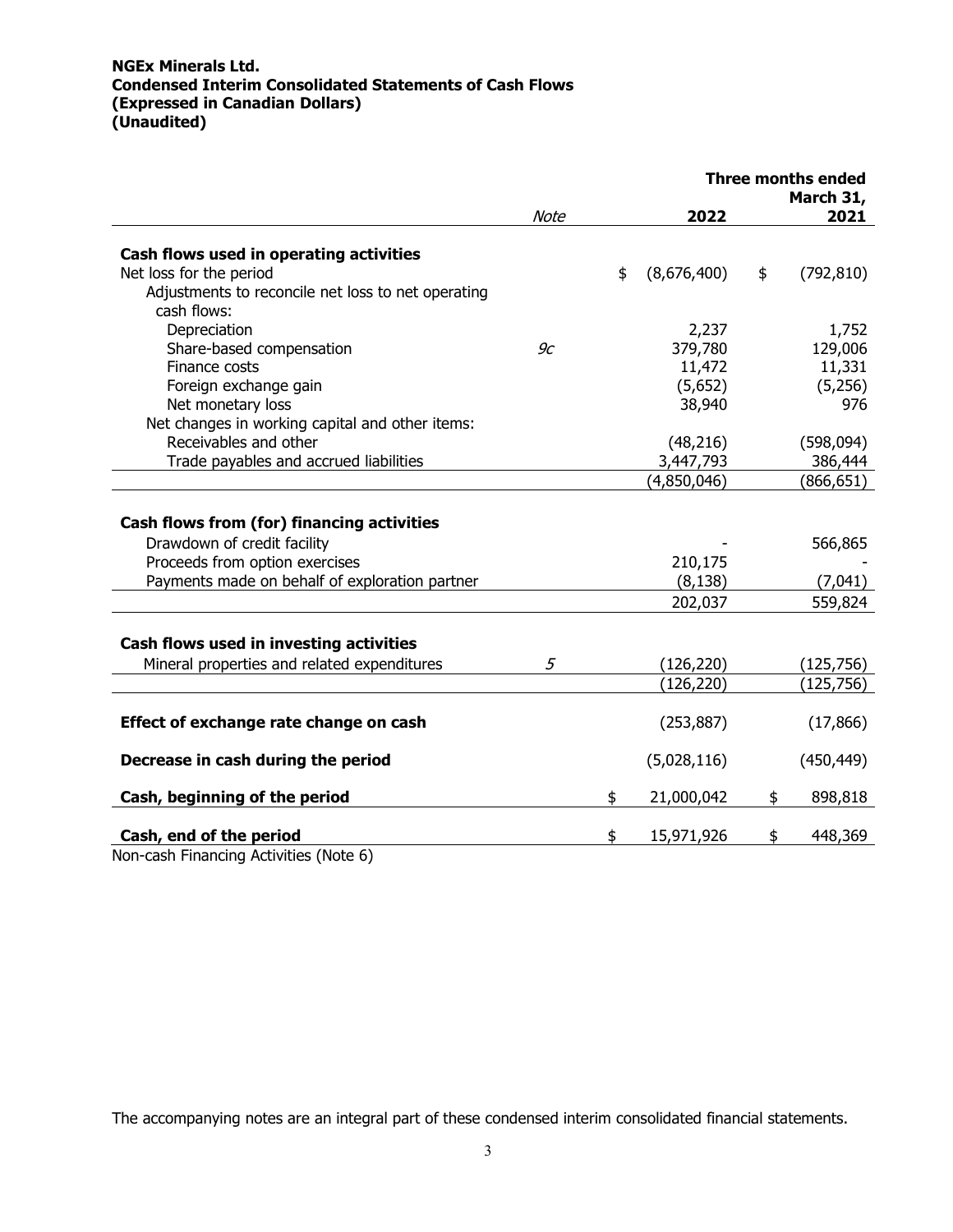# NGEx Minerals Ltd. Condensed Interim Consolidated Statements of Changes in Equity (Expressed in Canadian Dollars) (Unaudited)

|                                                                                    | Note | Number of<br><b>Shares</b> | <b>Share Capital</b> |     | <b>Contributed</b><br><b>Surplus</b> |    | <b>Deficit</b>                | <b>Accumulated</b><br><b>Other</b><br><b>Comprehensive</b><br><b>Loss</b> |    | Total<br>Shareholders'<br><b>Equity</b> |
|------------------------------------------------------------------------------------|------|----------------------------|----------------------|-----|--------------------------------------|----|-------------------------------|---------------------------------------------------------------------------|----|-----------------------------------------|
| Balance, January 1, 2021<br>Share-based compensation                               |      | 124,793,652                | 43,053,810<br>\$     |     | 1,058,841<br>129,006                 | \$ | (37,786,415)                  | \$<br>(1,884,409)                                                         |    | 4,441,827<br>\$<br>129,006              |
| Shares issued pursuant to credit facility<br>Net loss and other comprehensive loss |      | 40,000                     | 24,000               |     |                                      |    | (792,810)                     | (122, 657)                                                                |    | 24,000<br>(915,467)                     |
| Balance, March 31, 2021                                                            |      | 124,833,652                | \$43,077,810         |     | 1,187,847                            | S. | (38, 579, 225)                | (2,007,066)                                                               |    | 3,679,366                               |
| Balance, January 1, 2022<br>Share-based compensation                               | 9c   | 156,291,344                | 67,523,831<br>\$     | \$. | 1,616,855<br>379,780                 | \$ | (43, 243, 149)                | \$<br>(2,514,164)                                                         | \$ | 23,383,373<br>379,780                   |
| Shares issued pursuant to stock option<br>exercises                                | 9b   | 397,500                    | 293,226              |     | (83,051)                             |    |                               |                                                                           |    | 210,175                                 |
| Net loss and other comprehensive loss<br><b>Balance, March 31, 2022</b>            |      | 156,688,844                | \$67,817,057         |     | 1,913,584                            | S. | (8,676,400)<br>(51, 919, 549) | 64,037<br>(2,450,127)                                                     | S  | (8,612,363)<br>15,360,965               |

The accompanying notes are an integral part of these condensed interim consolidated financial statements.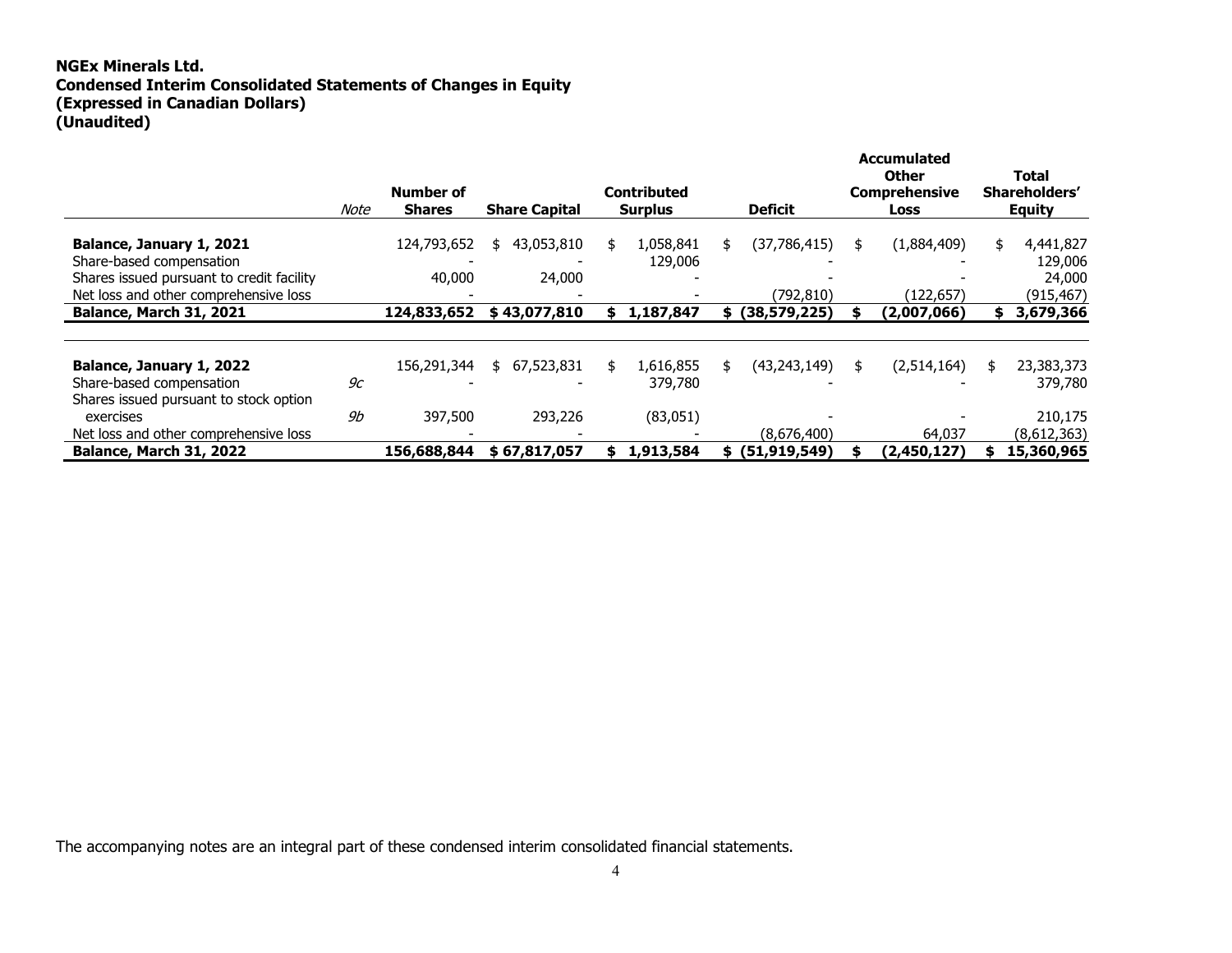### 1. NATURE OF OPERATIONS

NGEx Minerals Ltd. (the "Company" or "NGEx Minerals") was incorporated on February 21, 2019 under the laws of the Canada Business Corporations Act in connection with a plan of arrangement to reorganize Josemaria Resources Inc. ("Josemaria"), which was completed on July 17, 2019 (the "Josemaria Arrangement").

The Company's principal business activities are the acquisition, exploration and development of mineral properties located in South America. The Company's registered office is located at Suite 2000, 885 West Georgia Street, Vancouver, British Columbia, V6C 3E8, Canada. The Company's common shares trade on the TSX Venture Exchange (the "TSXV") under the symbol "NGEX".

#### 2. BASIS OF PRESENTATION

These condensed interim consolidated financial statements have been prepared in accordance with International Financial Reporting Standards ("IFRS"), as issued by the International Accounting Standards Board ("IASB"), applicable to the preparation of interim financial statements, including IAS 34, Interim Financing Reporting. Accordingly, certain disclosures included in the annual financial statements prepared in accordance with IFRS have been condensed or omitted, and these condensed interim consolidated financial statements should be read in conjunction with the Company's audited consolidated financial statements for the year ended December 31, 2021. In preparation of these condensed interim consolidated financial statements, the Company has consistently applied the same accounting policies as disclosed in Note 3 to the audited consolidated financial statements for the year ended December 31, 2021.

These condensed interim consolidated financial statements were authorized for issuance by the Board of Directors of the Company on May 19, 2022.

# 3. HYPERINFLATION

Argentina was designated a hyperinflationary economy as of July 1, 2018 for accounting purposes.

Accordingly, the application of hyperinflation accounting has been applied to the Company's Argentine subsidiaries' non-monetary assets and liabilities, shareholders' equity and comprehensive loss items from the transaction date when they were first recognized into the current purchasing power, which reflects a price index current at the end of the reporting period before being included in the consolidated financial statements. To measure the impact of inflation on its financial position and results, the Company has elected to use the Wholesale Price Index (*Indice de Precios Mayoristas* or "IPIM") for periods up to December 31, 2016, and the Retail Price Index (*Indice de Precios al* Consumidor or "IPC") thereafter. These price indices have been recommended by the Government Board of the Argentine Federation of Professional Councils of Economic Sciences.

As the consolidated financial statements of the Company have been previously presented in Canadian dollars, a stable currency, the comparative period amounts do not require restatement.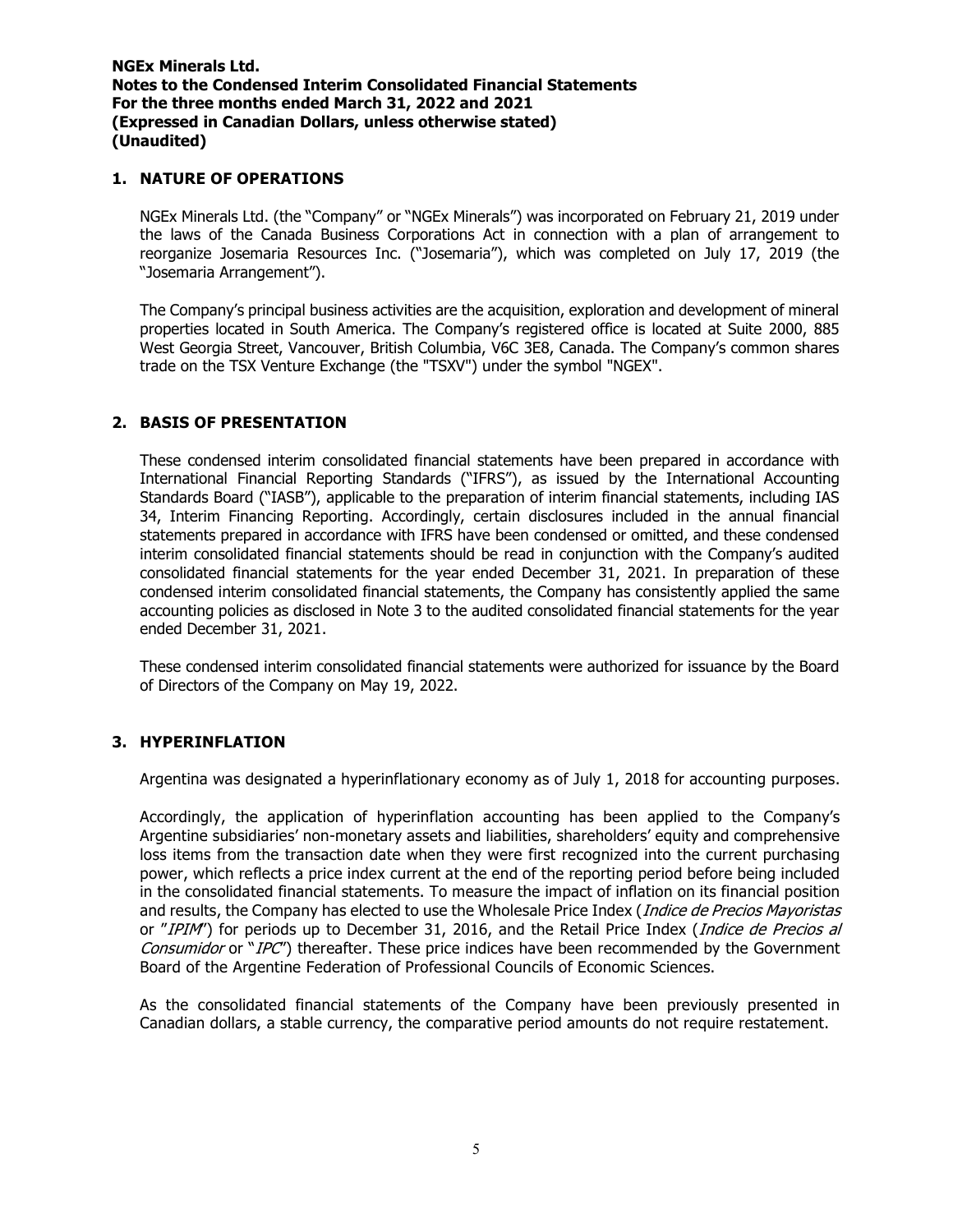The Company recognized a loss of \$119,838 for the three months ended March 31, 2022 (2021: \$8,868) in relation to the impact of hyperinflation within other comprehensive income, which is primarily the result of devaluation of the Argentine peso relative to the Canadian dollar during the period.

As a result of changes in the IPC and changes to the Company's net monetary position during the three months ended March 31, 2022, the Company recognized a net monetary gain of \$113,459 (2021: \$3,797) to adjust transactions recorded during the period into a measuring unit current as of March 31, 2022.

The level of the IPC at March 31, 2022 was 676.1 (December 31, 2021: 582.5), which represents an increase of approximately 16% over the IPC at December 31, 2021, and an approximate 6% increase over the average level of the IPC during the three months ended March 31, 2022.

# 4. RECEIVABLES AND OTHER ASSETS

|                                     | March 31, | December 31, |
|-------------------------------------|-----------|--------------|
|                                     | 2022      | 2021         |
|                                     |           |              |
| <b>Current</b>                      |           |              |
| Taxes receivable                    | 64,813    | 49,076       |
| Other receivables and advances      | 131,973   | 193,059      |
| Other prepaid expenses and deposits | 835,126   | 687,477      |
|                                     | 1,031,912 | 929,612      |
| <b>Non-current</b>                  |           |              |
| Taxes receivable                    | 78,851    | 86,489       |
| Deferred surface access rights      | 127,509   | 155,710      |
|                                     | 206,360   | 242,199      |

#### Deferred Surface Access Rights

Historically, the Company has had a contractual agreement with the owners of the surface rights covering the Los Helados properties, which gave the Company access over these surface rights for exploration, development, and mining through to closure of any mining operation, in exchange for certain payments which are linked to project activities and certain development milestones (the "Original Surface Access Agreement"). The Original Surface Access Agreement provided for minimum annual payments of US\$0.5 million which covered basic access to the property and minimal surface disturbance such as road maintenance.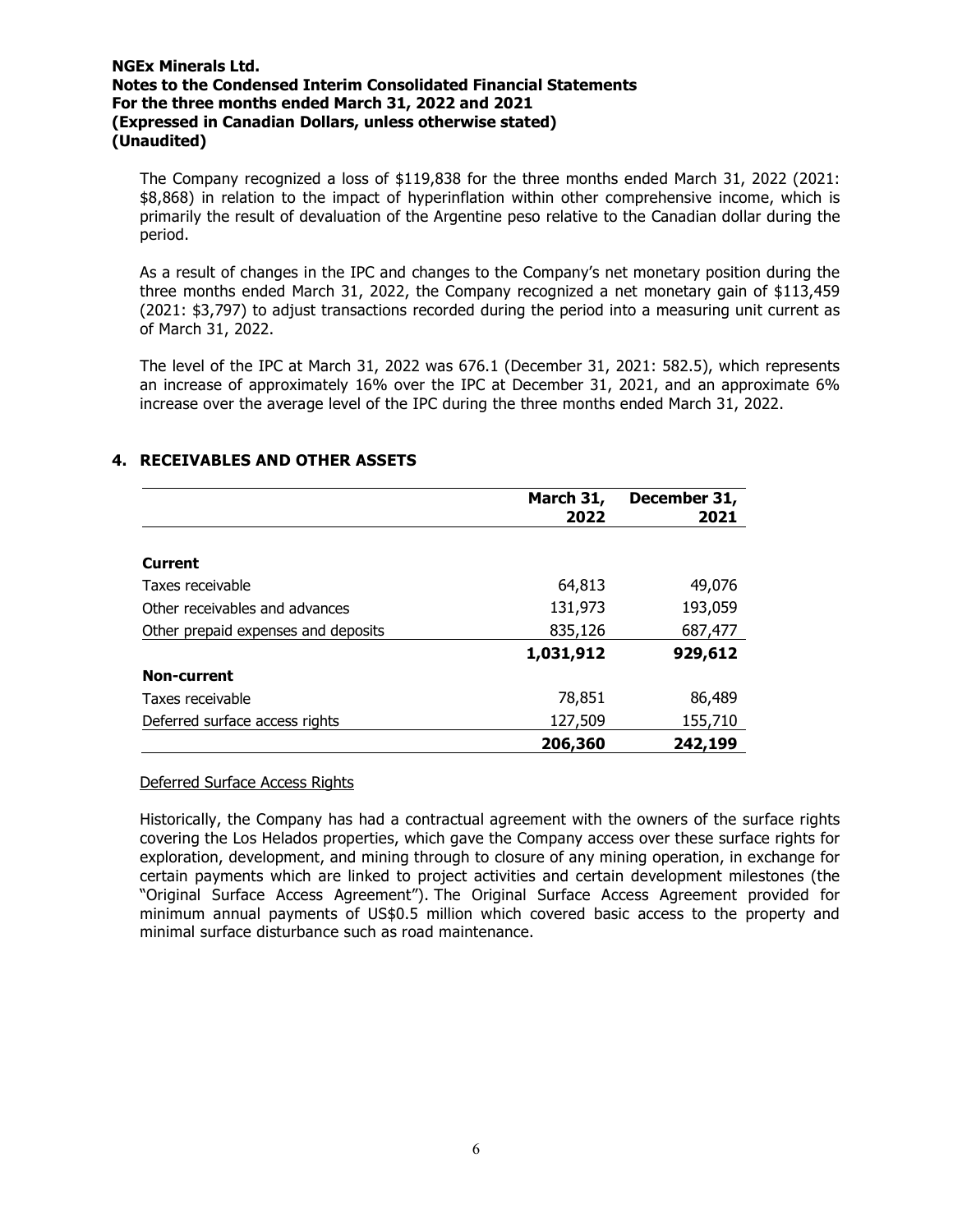On January 26, 2021, the Original Surface Access Agreement was mutually terminated by the Company and the holders of the surface rights and replaced with an interim surface access agreement with an effective period of three years (the "Interim Surface Access Agreement"). The Interim Surface Access Agreement reduced payments receivable by the holders of the surface rights in return for a reduction in permitted activities by the Company at the Los Helados properties over its term. As a result, the payments by the Company to the holders of the surface rights were reduced to a total of US\$400,000 over the term of the Interim Surface Access Agreement, with US\$200,000 paid upon execution in January 2021 and the remainder paid in January 2022.

As the payments related to the Interim Surface Access Agreement provide the Company the benefit of access for the period ending January 26, 2024, the pro rata portion relating to the 12 months ending March 31, 2023 has been classified as a current asset, whereas all other amounts have been classified as non-current.

On November 30, 2021, the Company and the owners of the surface rights executed an addendum to the Interim Surface Access Agreement, whereby in exchange for an incremental US\$300,000 payment, the Company temporarily reinstated its access rights as per the Original Surface Access Agreement for a period ending December 31, 2022 (the "Addendum"). Following the termination of the Addendum until January 26, 2024, the restricted surface access rights of the Interim Surface Access Agreement will be in effect and the Company's permitted activities at the Los Helados properties will be limited to the conduct of environmental data collection, site visits, and general maintenance of the properties.

#### Non-current Taxes Receivable

Pursuant to local regulations, the Company is entitled to a refund of certain value added taxes ("VAT") paid in Argentina. While the Company continues to expect full payment of the amounts claimed, the timing of receipt of the refunds has become increasingly uncertain due to ongoing delays which have now exceeded the Company's prior expectations and experiences. Accordingly, the corresponding taxes receivable balance has been classified as non-current.

# 5. MINERAL PROPERTIES

|                                        | <b>Los Helados</b> |
|----------------------------------------|--------------------|
|                                        | <b>Project</b>     |
| Balance at January 1, 2021             | \$4,105,871        |
| Additions                              | 125,756            |
| Effect of foreign currency translation | (694, 540)         |
| Balance at December 31, 2021           | \$3,537,087        |
| <b>Additions</b>                       | 126,220            |
| Effect of foreign currency translation | 229,031            |
| Balance at March 31, 2022              | \$3,892,338        |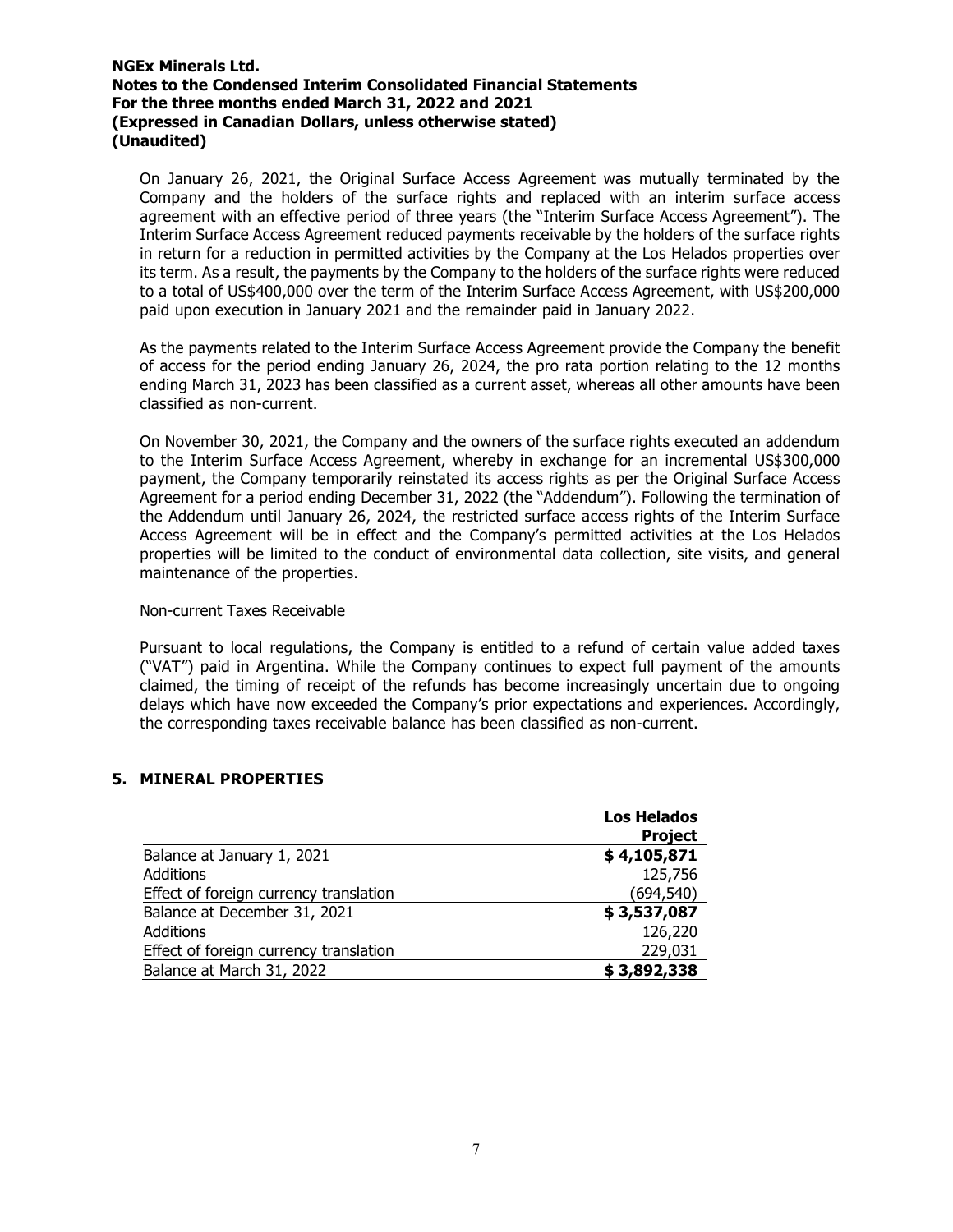#### Los Helados Project

The Company's primary mineral property assets are the Los Helados properties and the La Rioja properties (together, the "Los Helados Project"), which are comprised of adjacent mineral titles in Region III, Chile, and the San Juan Province in Argentina.

The Company is the majority partner and operator of the Los Helados Project, which is subject to a Joint Exploration Agreement ("JEA") with its exploration partner, Nippon Caserones Resources Co. Ltd. ("NCR"). NCR is a subsidiary of JX Nippon Mining and Metals Corporation, a Tokyo-based mining and smelting company that also owns the Caserones Mine, located approximately 12 kilometres from the Los Helados properties.

As at March 31, 2022, the Company holds an approximate 66% interest in the underlying Los Helados properties, which are located in Region III, Chile, and a 60% interest in the La Rioja properties, located in the adjacent San Juan Province in Argentina.

The Company has been funding and accounting for 100% of the expenditures related to the Los Helados Project following the election by the exploration partner pursuant to the JEA not to fund its share of expenditures since September 1, 2015. The sole funding of expenditures at the Los Helados Project has resulted in dilution of NCR's interest, and corresponding increases to the Company's interest, resulting in the amounts noted in the preceding paragraph.

#### Valle Ancho Properties

On August 29, 2019, the Company entered into an option agreement with the Province of Catamarca, Argentina to earn a 100% interest in the Valle Ancho and Interceptor properties (collectively, the "Valle Ancho Properties"), located in Catamarca, Argentina, by making US\$8.0 million in qualifying exploration expenditures on the Valle Ancho Properties over a two-year period. In August 2020, the option period for Valle Ancho was extended from August 2021 to December 2022.

# 6. CREDIT FACILITY

On February 19, 2021, the Company obtained an unsecured US\$3.0 million credit facility (the "2021 Facility") from Zebra Holdings and Investments S.à.r.l. ("Zebra") and Lorito Holdings S.à.r.l. ("Lorito") to provide financial flexibility to fund ongoing exploration and for general corporate purposes. Zebra and Lorito are companies controlled by a trust settled by the late Adolf H. Lundin. Zebra and Lorito report their respective security holdings in the Company as joint actors, as defined by Canadian securities regulations, and are related parties of the Company by virtue of their combined shareholding in the Company in excess of 20%.

During the three months ended March 31, 2022, the Company made no draws against this facility (2021: US\$450,000) and it matured on February 19, 2022 with no amounts drawn or owing. No interest was payable in cash during its term.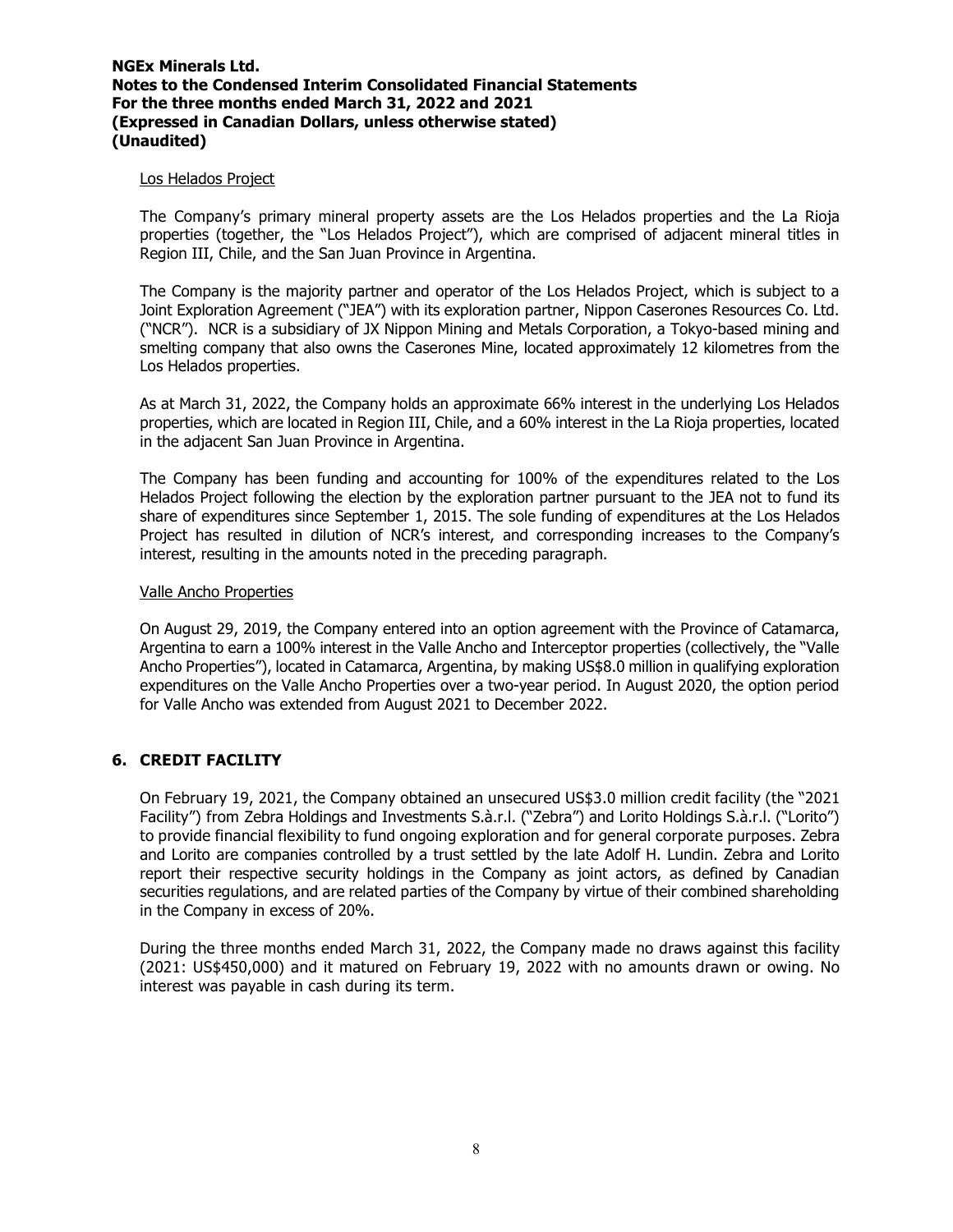As consideration for the 2021 Facility, Zebra and Lorito received 40,000 common shares upon execution thereof (the "Commitment Shares") and was entitled to receive an additional 600 common shares each month, for every US\$50,000 in principal outstanding, prorated accordingly for the number of days outstanding. During the three months ended March 31, 2022 the Company issued no common shares to Zebra or Lorito in connection with the facility (2021: 40,000) and recognized \$3,334 (2021: \$4,290) in financing costs through the consolidated statement of comprehensive loss, which related to the amortization of the Commitment Shares issued in February 2021.

# 7. DUE TO EXPLORATION PARTNER

Pursuant to the Josemaria Arrangement, the Company assumed from Josemaria an obligation to fund a partner's share of exploration expenditures related to the La Rioja properties (the "Obligation"). In accordance with the terms of the JEA between the Company and the partner, NCR, the Company has elected to settle the Obligation through funding NCR's share of exploration expenditures, which remained US\$3.4 million as at March 31, 2022, and has no defined timeline for settlement.

The Company considered the estimated timeframe required to expend the remaining US\$3.4 million on behalf of NCR at the La Rioja properties and has presented the remaining obligation as a non-current liability, discounted to its present value at an annual effective rate of 8%.

#### 8. SHARE CAPITAL

The Company has authorized an unlimited number of voting common shares without par value.

# 9. SHARE OPTIONS

#### a) Share option plan

The Company has a share option plan adopted by the Board of Directors on May 7, 2019, which reserves an aggregate of 10% of the issued and outstanding shares of the Company for issuance upon the exercise of options granted. The granting, vesting and terms of the share options are at the discretion of the Board of Directors.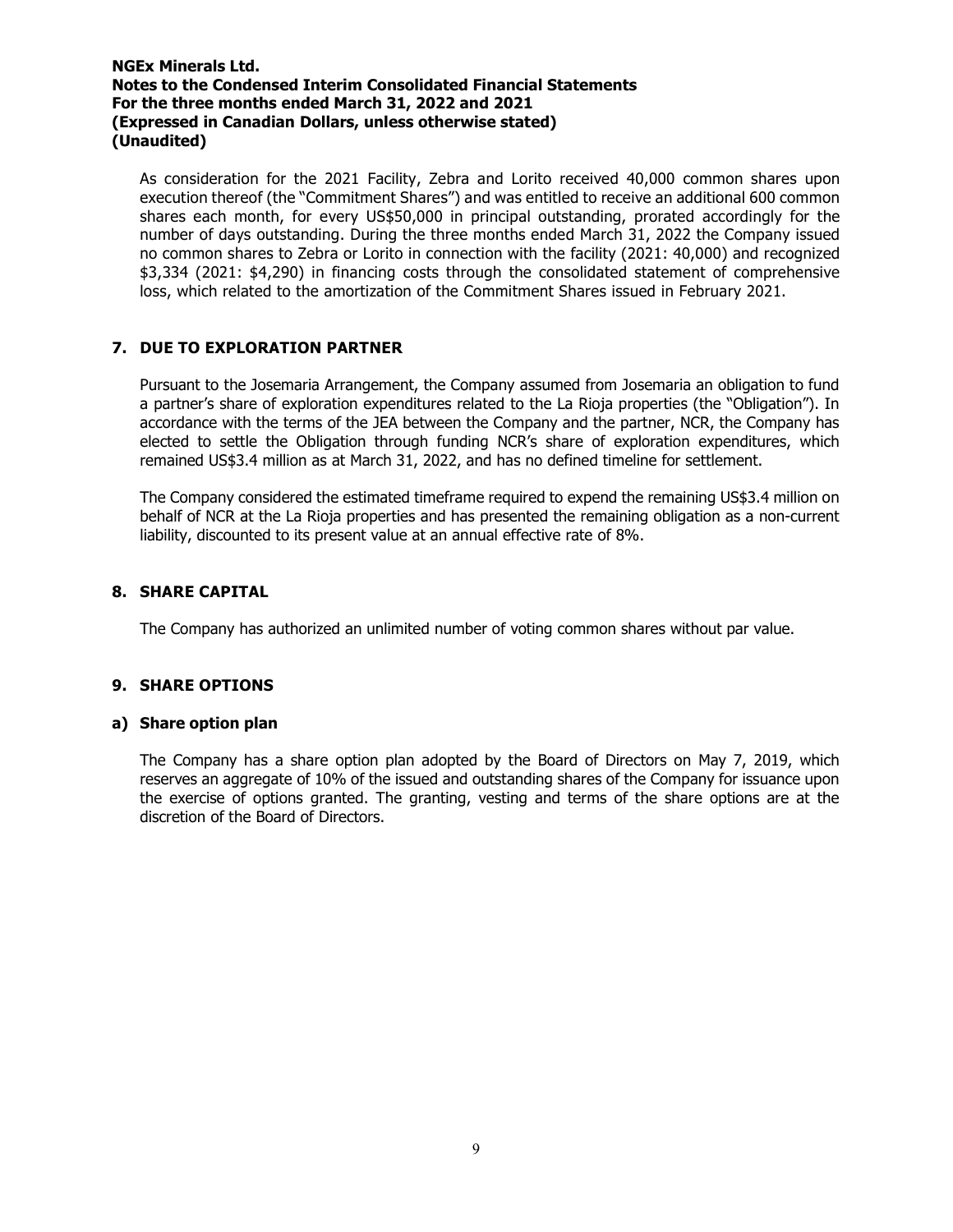#### b) Share options outstanding

Movements in the number of share options outstanding and their related weighted average exercise prices are as follows:

|                              | <b>Number of</b><br>shares issuable<br>pursuant to<br>share options | exercise price | Weighted<br>average<br>per share |
|------------------------------|---------------------------------------------------------------------|----------------|----------------------------------|
| Balance at January 1, 2021   | 8,135,000                                                           | \$             | 0.57                             |
| Granted                      | 2,280,000                                                           |                | 0.68                             |
| Exercised                    | (101, 666)                                                          |                | 0.57                             |
| Expired or forfeited         | (1,152,500)                                                         |                | 0.81                             |
| Balance at December 31, 2021 | 9,160,834                                                           |                | 0.56                             |
| Options granted              | 1,760,000                                                           |                | 1.65                             |
| Exercised                    | (397,500)                                                           |                | 0.53                             |
| Balance at March 31, 2022    | 10,523,334                                                          |                | 0.75                             |

On January 11, 2022, the Company granted a total of 1,760,000 share options to officers, employees, directors and other eligible persons at an exercise price of \$1.65 per share.

The Company uses the Black-Scholes option pricing model to estimate the fair value for all options granted and the resulting stock-based compensation. The weighted average assumptions used in this pricing model, and the resulting fair values per option, for the 1,760,000 share options granted during the three months ended March 31, 2022, are as follows:

| (i)   | Risk-free interest rate:   | 1.23%   |
|-------|----------------------------|---------|
| (ii)  | Expected life:             | 5 years |
| (iii) | Expected volatility:       | 62.13%  |
| (iv)  | <b>Expected dividends:</b> | nil     |
| (v)   | Fair value per option:     | \$0.87  |

The following table details the share options outstanding and exercisable as at March 31, 2022:

|          | Outstanding options |             |          |             | Exercisable options |          |
|----------|---------------------|-------------|----------|-------------|---------------------|----------|
|          |                     | Weighted    |          |             | Weighted            |          |
|          |                     | average     |          |             | average             |          |
|          |                     | remaining   | Weighted |             | remaining           | Weighted |
|          |                     | contractual | average  |             | contractual         | average  |
| Exercise | Options             | life        | exercise | Options     | life                | exercise |
| price    | outstanding         | Years)      | price    | exercisable | Years)              | price    |
| \$0.475  | 3,185,000           | 2.49        | \$0.475  | 3,185,000   | 2.49                | \$0.475  |
| \$0.54   | 2,483,334           | 3.67        | \$0.54   | 1,646,668   | 3.67                | \$0.54   |
| \$0.68   | 3,095,000           | 3.68        | \$0.68   | 915,000     | 1.91                | \$0.68   |
| \$1.65   | 1,760,000           | 4.79        | \$1.65   |             |                     |          |
|          | 10,523,334          | 3.50        | \$0.75   | 5,746,668   | 2.74                | \$0.53   |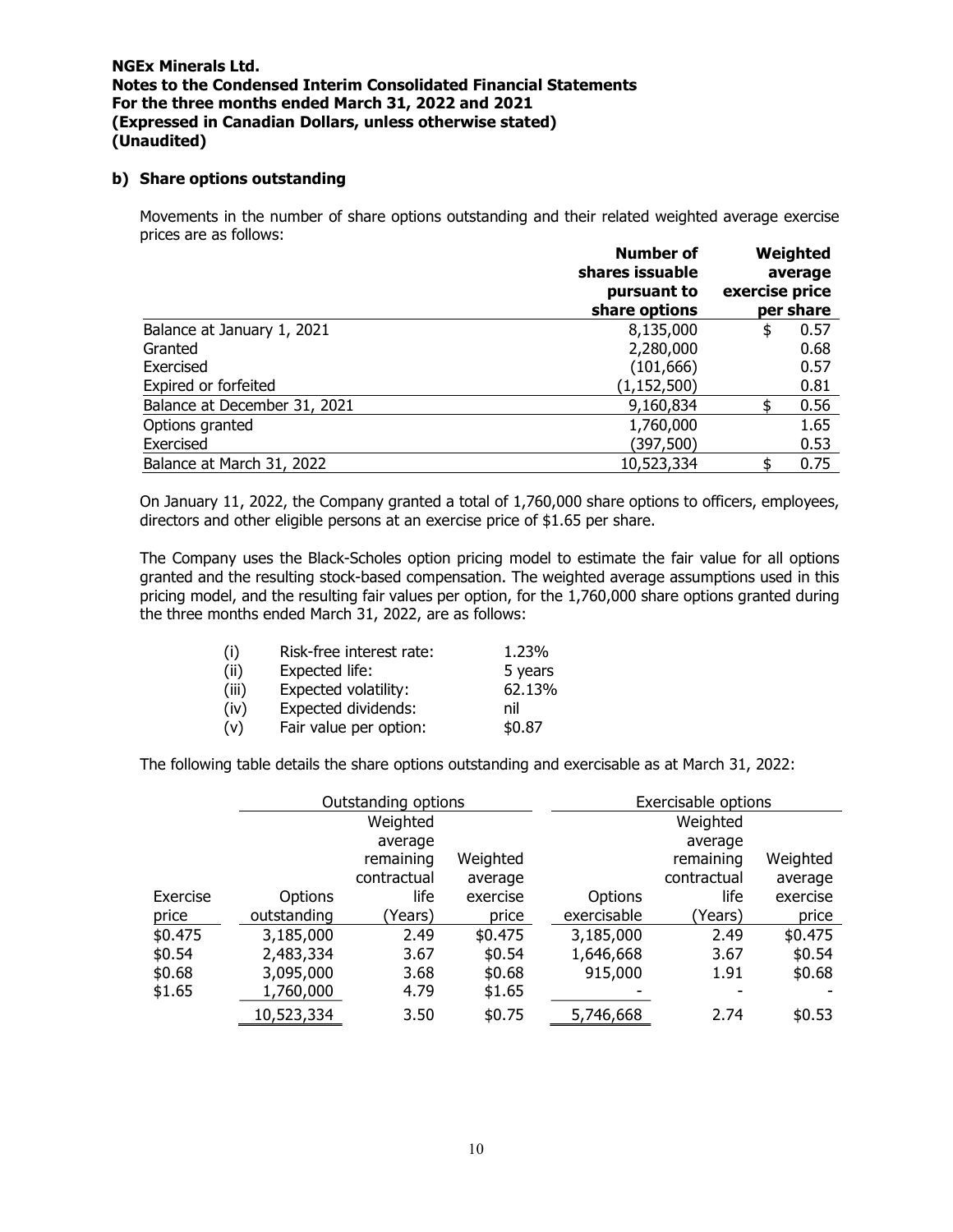### c) Share-based compensation

|                                       |         | Three months ended<br>March 31, |
|---------------------------------------|---------|---------------------------------|
|                                       | 2022    | 2021                            |
| Exploration and project investigation | 86,010  | 18,842                          |
| General and administration            | 293,770 | 110,164                         |
|                                       | 379,780 | 129,006                         |

# 10. EXPLORATION AND PROJECT INVESTIGATION

Due to the geographic location of the Company's current mineral property interests, the Company's business activities generally fluctuate with the seasons, with increased exploration activities during the summer months in South America. As a result, a general recurring trend is the increase in exploration expenditures, and therefore net losses, for the fourth quarter and first quarter of a fiscal year, relative to the second and third quarters.

The Company expensed the following exploration and project investigation costs for the three months ended March 31, 2022 and 2021: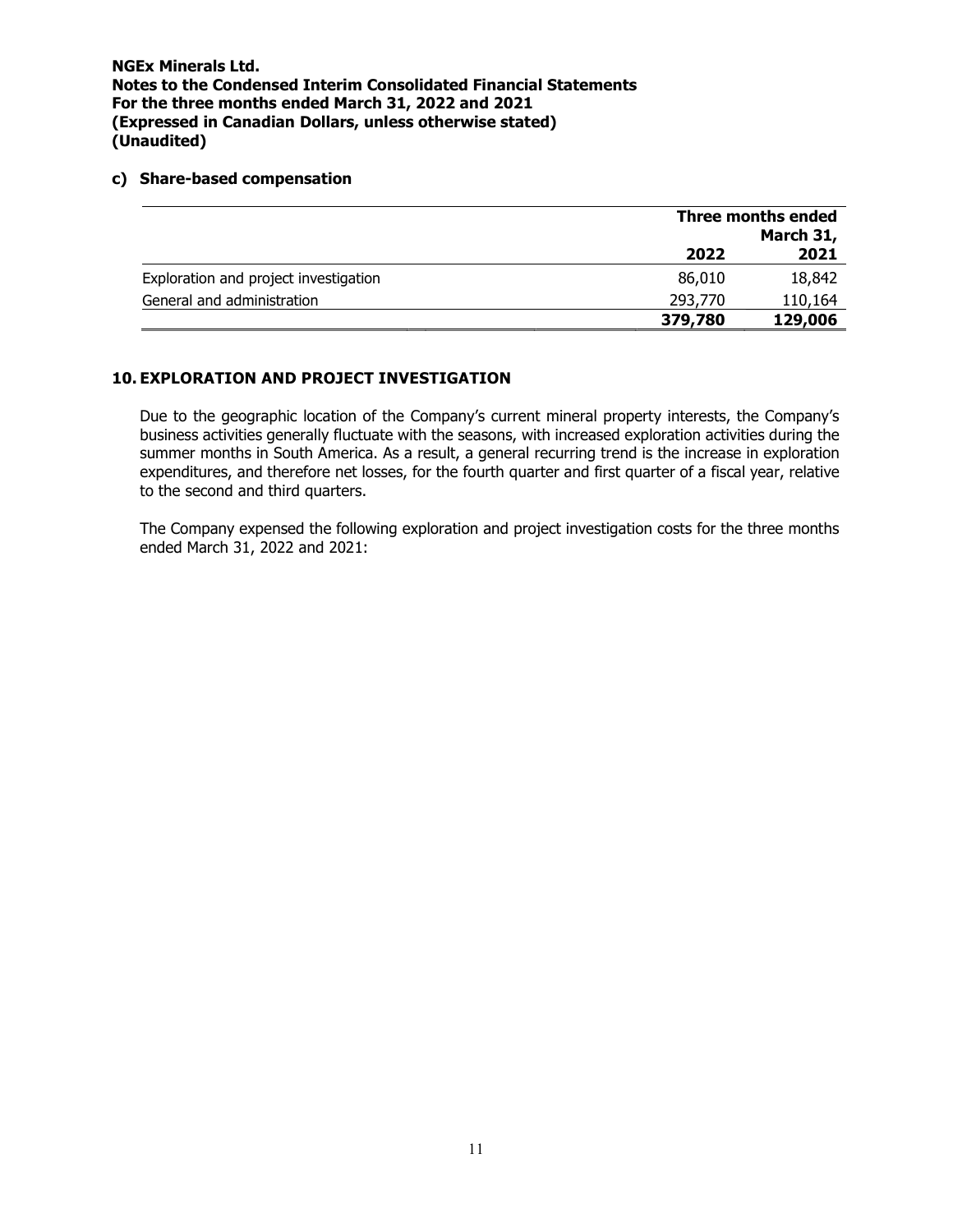| Three months<br>ended<br>March 31, |                                                                                       | <b>Los Helados</b><br><b>Project</b> | <b>Valle</b><br><b>Ancho</b> | <b>Other</b> | Total     |
|------------------------------------|---------------------------------------------------------------------------------------|--------------------------------------|------------------------------|--------------|-----------|
| 2022                               | Land holding and access costs                                                         | 160,256                              | 93                           | 6,086        | 166,435   |
|                                    | Drilling, fuel, camp costs and field<br>supplies                                      | 2,706,622                            | 1,312,827                    |              | 4,019,449 |
|                                    | Roadwork, travel and transport                                                        | 1,212,258                            | 591,804                      |              | 1,804,062 |
|                                    | Consultants, geochemistry and geophysics                                              | 169,381                              | 152,747                      |              | 322,128   |
|                                    | Environmental and community relations                                                 | 55,934                               | 23,132                       |              | 79,066    |
|                                    | VAT and other taxes                                                                   | 746,574                              | 611,027                      | 4,850        | 1,362,451 |
|                                    | Office, field and administrative salaries,<br>overhead and other administrative costs | 222,388                              | 437,550                      | 12,315       | 672,253   |
|                                    | Share-based compensation                                                              | 53,624                               | 32,386                       |              | 86,010    |
|                                    | COVID-19-related health and safety                                                    |                                      | 69,660                       |              | 69,660    |
|                                    | <b>Total</b>                                                                          | 5,327,037                            | 3,231,226                    | 23,251       | 8,581,514 |
| 2021                               | Land holding and access costs                                                         | 59,294                               |                              | 8,040        | 67,334    |
|                                    | Fuel, camp costs and field supplies                                                   | 43,708                               | 704                          | 21           | 44,433    |
|                                    | Roadwork, travel and transport                                                        | 8,471                                | 4,288                        | 3            | 12,762    |
|                                    | Consultants, geochemistry and geophysics                                              | 6,139                                | 13,339                       | 25,375       | 44,853    |
|                                    | Environmental and community relations                                                 | 9,701                                | 321                          |              | 10,022    |
|                                    | VAT and other taxes                                                                   | 12,717                               | 20,186                       | 3,727        | 36,630    |
|                                    | Office, field and administrative salaries,<br>overhead and other administrative costs | 53,148                               | 102,823                      | 10,821       | 166,792   |
|                                    | Share-based compensation                                                              | 9,508                                | 6,972                        | 2,362        | 18,842    |
|                                    | <b>Total</b>                                                                          | 202,686                              | 148,633                      | 50,349       | 401,668   |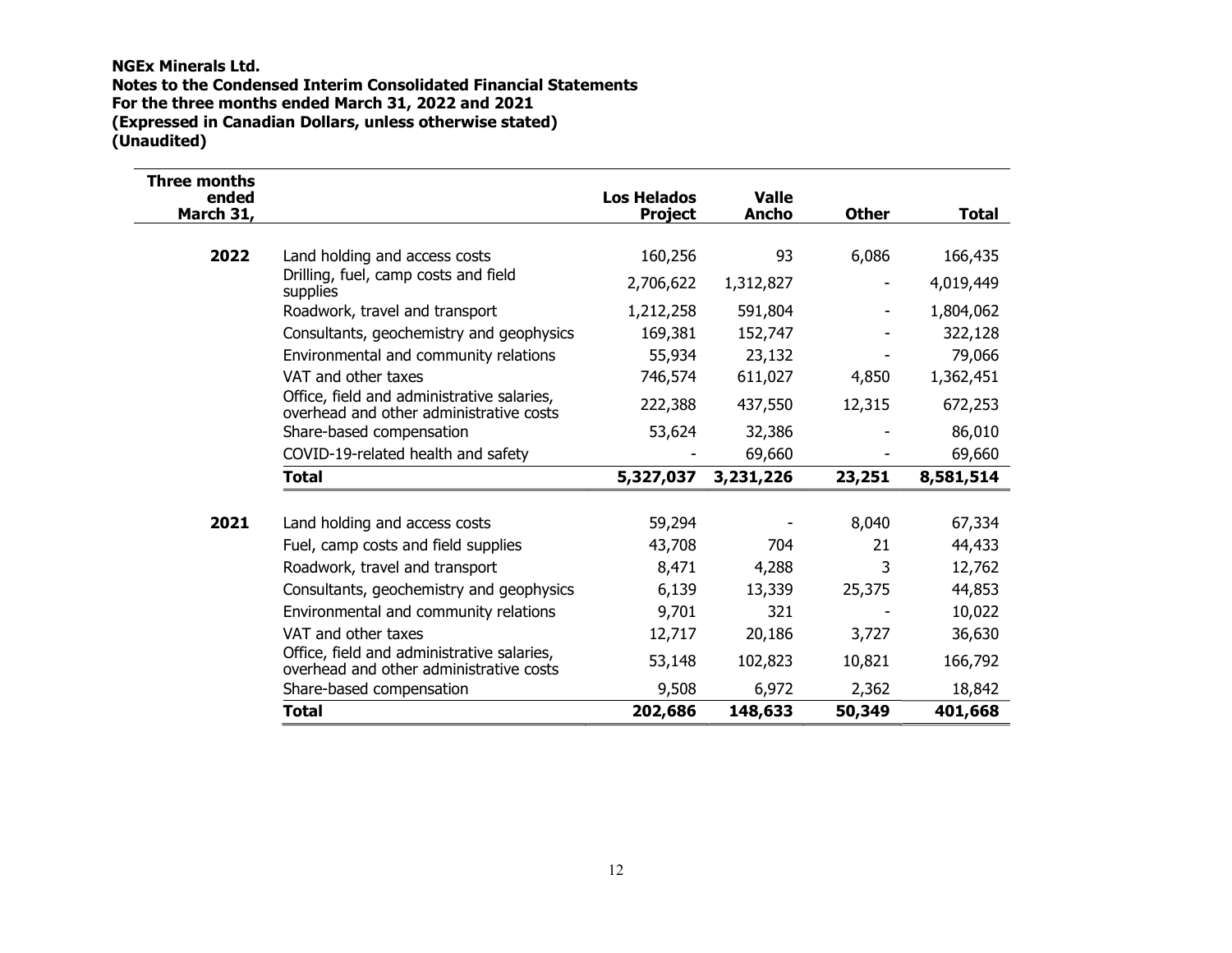# 11. RELATED PARTY TRANSACTIONS

Under the normal course of operations, the Company may undertake transactions or hold balances with related parties. Other than those related party transactions identified elsewhere in these consolidated financial statements, during the three months ended March 31, 2022, the Company also engaged with Josemaria and Filo Mining Corp. ("Filo Mining"), related parties by way of directors, officers and shareholders in common, and MOAR Consulting Inc. ("MOAR"), an exploration consulting firm, of which a director of the Company is the president.

#### a) Related party services

The Company has a cost sharing arrangement with Josemaria and Filo Mining. Under the terms of this arrangement, the Company may, from time to time, provide management, technical, administrative and/or financial services (collectively, "Management Services") to Josemaria and Filo Mining, and vice versa. In addition, the Company engages MOAR to provide exploration consultation. These transactions were incurred in the normal course of operations, and are summarized as follows:

|                                           |           | Three months ended |
|-------------------------------------------|-----------|--------------------|
|                                           |           | March 31,          |
|                                           | 2022      | 2021               |
| Management Services to Josemaria          | 29,432    | 14,532             |
| Management Services to Filo Mining        | 93,062    | 134,303            |
| Management Services from Josemaria        |           | (21,784)           |
| Management Services from Filo Mining      | (189,078) | (89, 469)          |
| <b>Exploration Consultation from MOAR</b> | (12,750)  | (24, 375)          |

#### b) Related party balances

The amounts due from (to) related parties, and the components of the consolidated statements of financial position in which they are included, are as follows:

|                                          |                      | March 31, | December 31, |
|------------------------------------------|----------------------|-----------|--------------|
|                                          | <b>Related Party</b> | 2022      | 2021         |
| Receivables and other assets             | Josemaria            | 32,633    | 27,996       |
| Receivables and other assets             | Filo Mining          | 67,466    | 24,343       |
| Accounts payable and accrued liabilities | Josemaria            | ٠         | (1,667)      |
| Accounts payable and accrued liabilities | Filo Mining          | (90,109)  | (15, 113)    |
| Accounts payable and accrued liabilities | <b>MOAR</b>          | (17, 675) |              |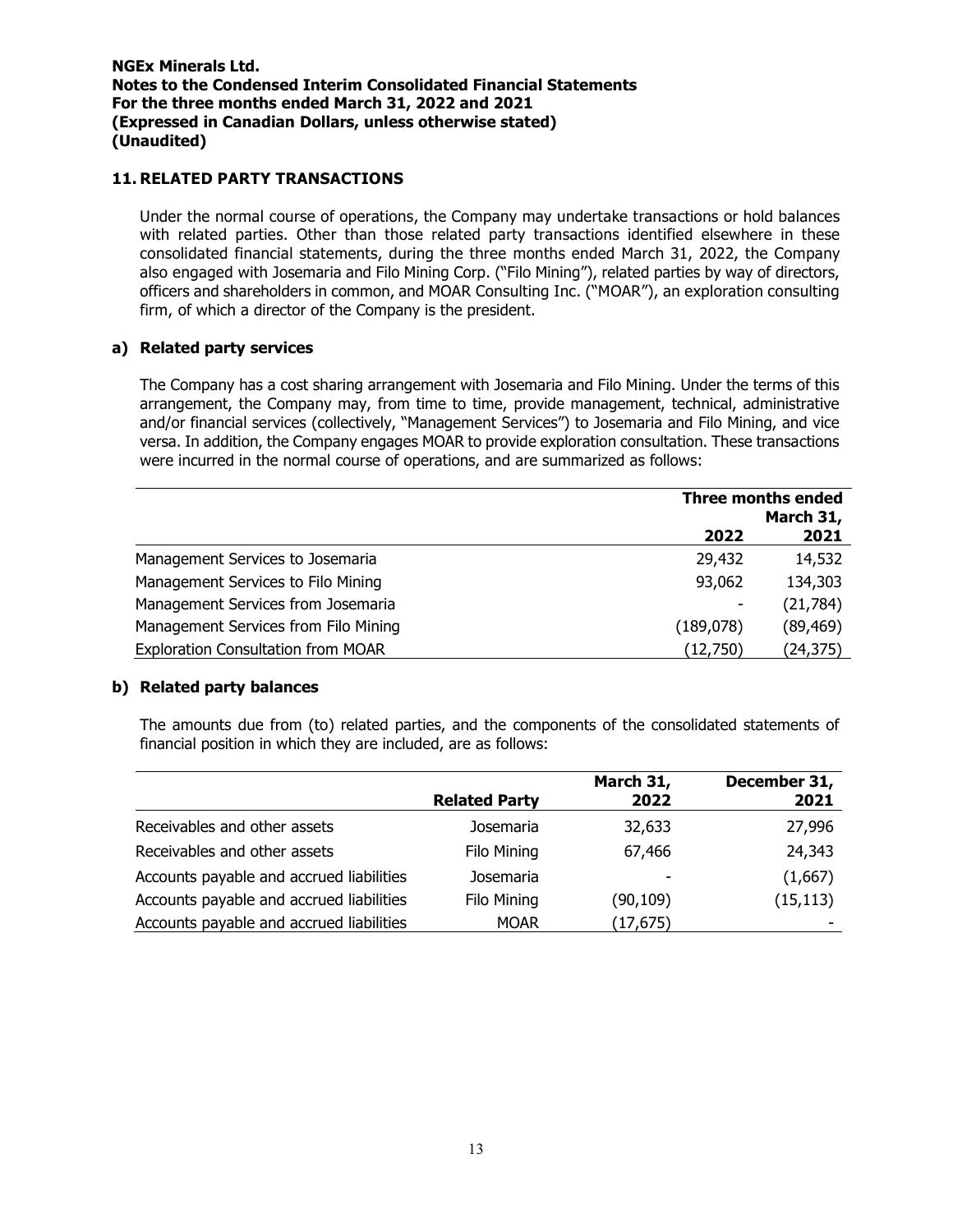#### c) Key management compensation

The Company's key management personnel have the authority and responsibility for overseeing, planning, directing and controlling its activities and consist of the Board of Directors and members of the executive management team. Total compensation expense for key management personnel, and the composition thereof, is as follows:

|                              |         | Three months ended |  |  |
|------------------------------|---------|--------------------|--|--|
|                              |         | March 31,          |  |  |
|                              | 2022    | 2021               |  |  |
| Salaries and other payments  | 123,500 | 118,500            |  |  |
| Short-term employee benefits | 4,371   | 3,567              |  |  |
| Directors fees               | 20,500  | 20,500             |  |  |
| Stock-based compensation     | 228,396 | 105,183            |  |  |
|                              | 376,767 | 247,750            |  |  |

# 12. SEGMENTED INFORMATION

The Company is principally engaged in the acquisition, exploration and development of mineral properties in South America. The information regarding mineral properties and exploration and project investigation costs presented in Notes 5 and 10, respectively, represent the manner in which management reviews its business performance. Materially all of the Company's mineral properties and exploration and project investigation costs relate to South America, particularly Chile and Argentina. The net gains on the use of marketable securities are allocated to the Valle Ancho Project, as they are the result of funding provided to the Company's Argentine subsidiary in support of these projects. Materially all of the Company's administrative costs are incurred by the Canadian parent, where materially all of the Company's cash is held in the normal course of business until it is required to be deployed to the Company's South American subsidiaries in support of ongoing and planned work programs.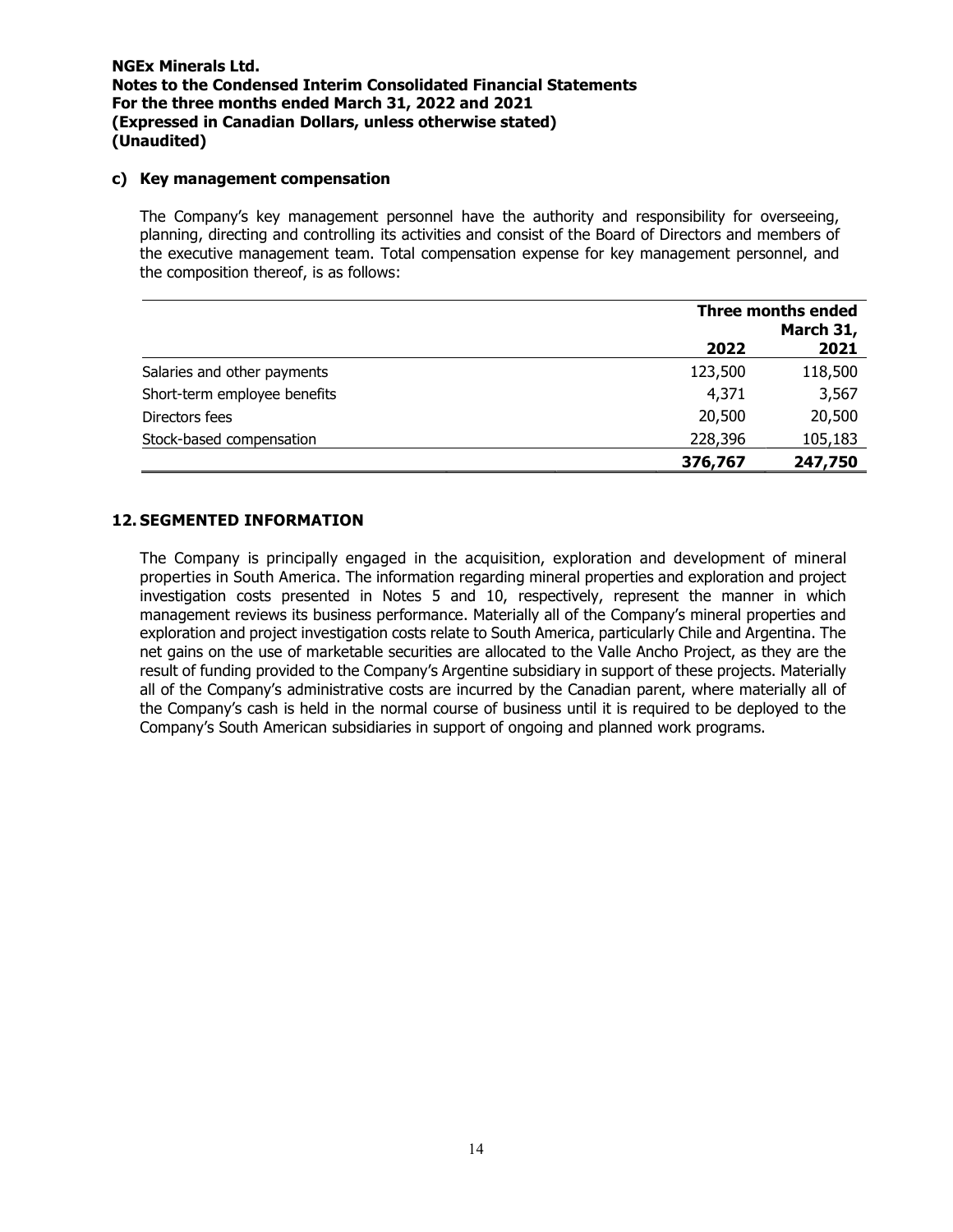The following are summaries of the Company's current and non-current assets, current liabilities, and net losses by segment:

|              |                                                  | <b>Los Helados</b><br><b>Project</b> | <b>Valle Ancho</b> | Corporate        | <b>Total</b> |
|--------------|--------------------------------------------------|--------------------------------------|--------------------|------------------|--------------|
|              |                                                  |                                      |                    |                  |              |
|              | Current assets                                   | 4,834,814                            | 309,802            | 11,859,222       | 17,003,838   |
|              | Non-current receivables and<br>other assets      | 127,509                              | 78,851             |                  | 206,360      |
| As at        | Equipment                                        |                                      | 23,125             |                  | 23,125       |
| March 31,    | Mineral properties                               | 3,892,338                            |                    |                  | 3,892,338    |
| 2022         | <b>Total assets</b>                              | 8,854,661                            | 411,778            | 11,859,222       | 21,125,661   |
|              |                                                  |                                      |                    |                  |              |
|              | <b>Current liabilities</b><br>Due to exploration | 3,837,929                            | 1,115,112          | 423,588          | 5,376,629    |
|              | partner                                          |                                      |                    | 388,067          | 388,067      |
|              | <b>Total liabilities</b>                         | 3,837,929                            | 1,115,112          | 811,655          | 5,764,696    |
|              |                                                  | <b>Los Helados</b>                   |                    |                  |              |
|              |                                                  | <b>Project</b>                       | <b>Valle Ancho</b> | <b>Corporate</b> | <b>Total</b> |
|              |                                                  |                                      |                    |                  |              |
|              | Current assets<br>Non-current receivables and    | 1,077,512                            | 2,472,602          | 18,379,540       | 21,929,654   |
|              | other assets                                     | 155,710                              | 86,489             |                  | 242,199      |
| As at        | Equipment                                        |                                      | 23,968             |                  | 23,968       |
| December 31, | Mineral properties                               | 3,537,087                            |                    |                  | 3,537,087    |
| 2021         | <b>Total assets</b>                              | 4,770,309                            | 2,583,059          | 18,379,540       | 25,732,908   |
|              |                                                  |                                      |                    |                  |              |
|              | <b>Current liabilities</b>                       | 537,961                              | 1,158,217          | 259,638          | 1,955,816    |
|              | Due to exploration<br>partner                    |                                      |                    | 393,719          | 393,719      |
|              | <b>Total liabilities</b>                         | 537,961                              | 1,158,217          | 653,357          | 2,349,535    |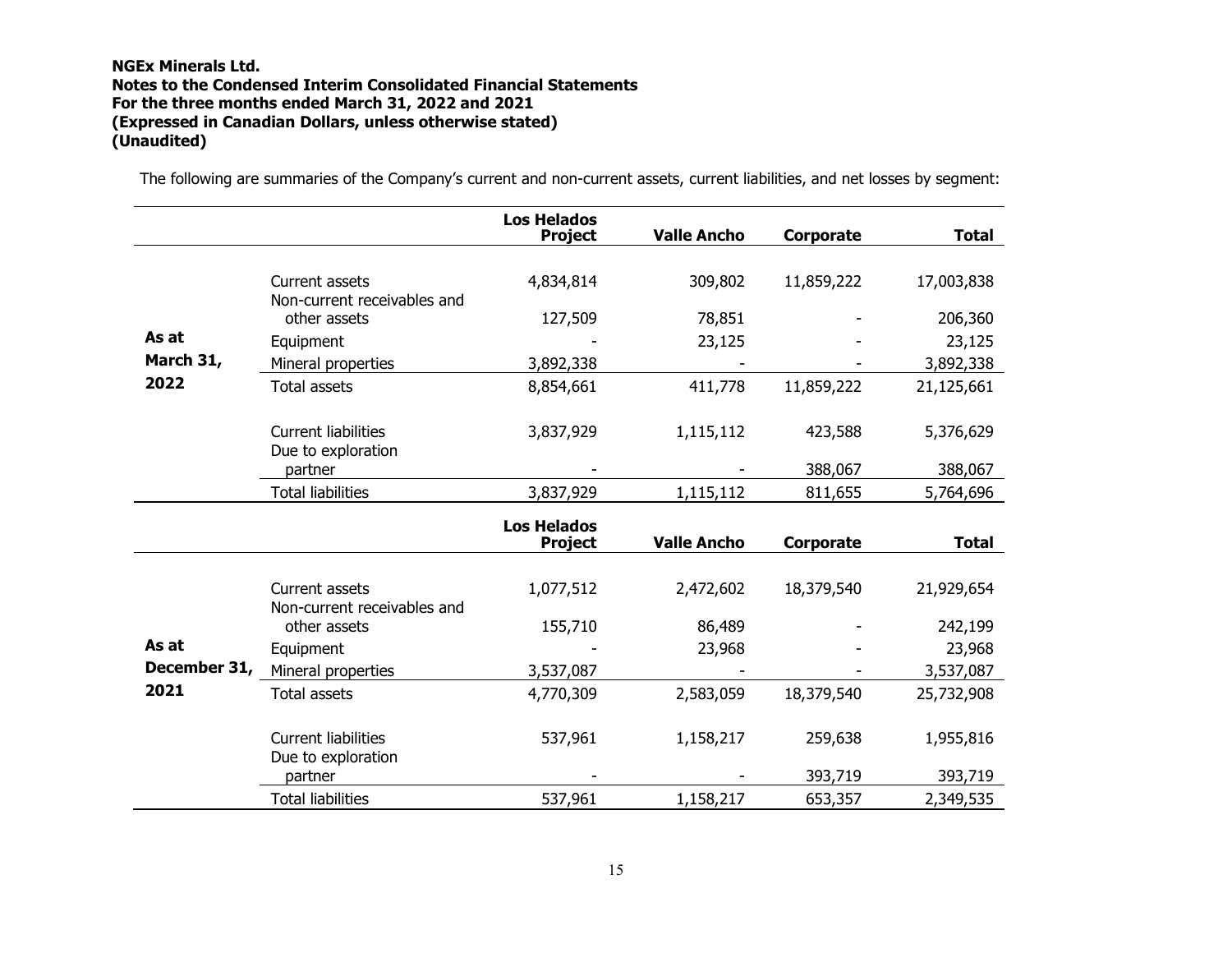| <b>Three months</b><br>ended |                                               | <b>Los Helados</b>                   |                    |           |              |              |
|------------------------------|-----------------------------------------------|--------------------------------------|--------------------|-----------|--------------|--------------|
| March 31,                    |                                               | <b>Project</b>                       | <b>Valle Ancho</b> | Corporate | <b>Other</b> | <b>Total</b> |
| 2022                         | Exploration and<br>project                    |                                      |                    |           |              |              |
|                              | investigation<br>Gain on use of<br>marketable | 5,327,037                            | 3,231,226          |           | 23,251       | 8,581,514    |
|                              | securities<br>General and<br>administration   |                                      | (459,908)          | -         |              | (459,908)    |
|                              | and other items                               | 18,443                               | (114, 110)         | 650,461   | ۰            | 554,794      |
|                              | Net loss                                      | 5,345,480                            | 2,657,208          | 650,461   | 23,251       | 8,676,400    |
|                              |                                               | <b>Los Helados</b><br><b>Project</b> | <b>Valle Ancho</b> | Corporate | <b>Other</b> | <b>Total</b> |
| 2021                         | Exploration and<br>project                    |                                      |                    |           |              |              |
|                              | investigation<br>Gain on use of<br>marketable | 202,686                              | 148,633            | -         | 50,349       | 401,668      |
|                              | securities<br>General and<br>administration   |                                      | (42,680)           | ۰         |              | (42,680)     |
|                              | and other items                               | 17,814                               | (2,830)            | 418,838   |              | 433,822      |
|                              | Net loss                                      | 220,500                              | 103,123            | 418,838   | 50,349       | 792,810      |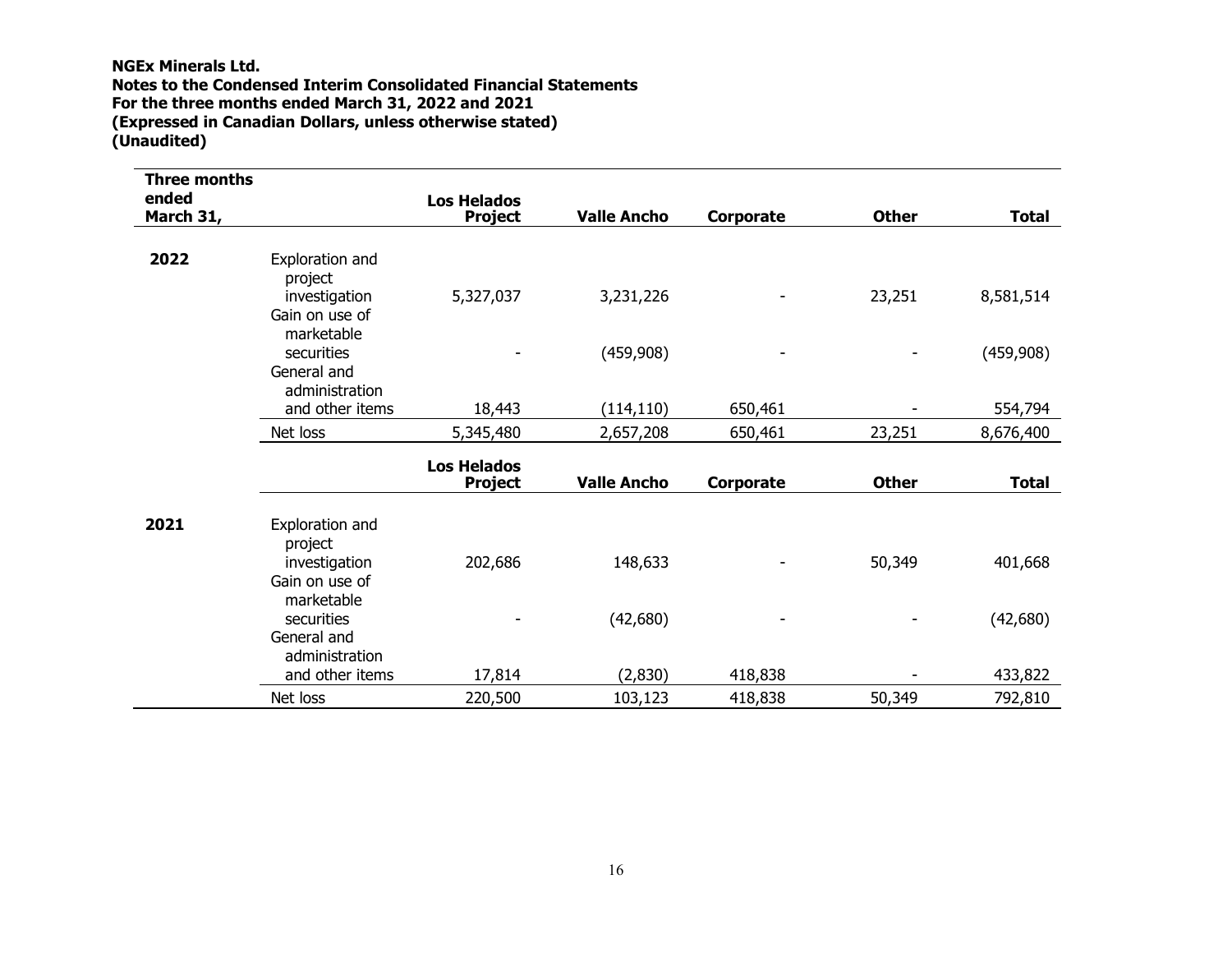#### 13. USE OF MARKETABLE SECURITIES

From time to time, the Company may acquire and transfer marketable securities to facilitate intragroup funding transfers between the Canadian parent and its Argentine operating subsidiaries.

The Company does not acquire marketable securities or engage in these transactions for speculative purposes. In this regard, under this strategy, the Company generally uses marketable securities of large and well-established companies, with high trading volumes and low volatility. Nonetheless, as the process to acquire, transfer and ultimately sell the marketable securities occurs over several days, some fluctuations are unavoidable.

As the marketable securities are acquired with the intention of a near term sale, they are considered financial instruments that are held for trading. Accordingly, all changes in the fair value of the instruments, between acquisition and disposition, are recognized through profit or loss.

As a result of having utilized this mechanism for intragroup funding for the three months ended March 31, 2022, the Company realized a net gain of \$459,908 (2021: \$42,680). The net gain for the three months ended March 31, 2022 was comprised of a favorable foreign currency impact of \$585,129 (2021: \$51,212) and a trading loss of \$125,221 (2021: \$8,531), including the impact of fees and commissions.